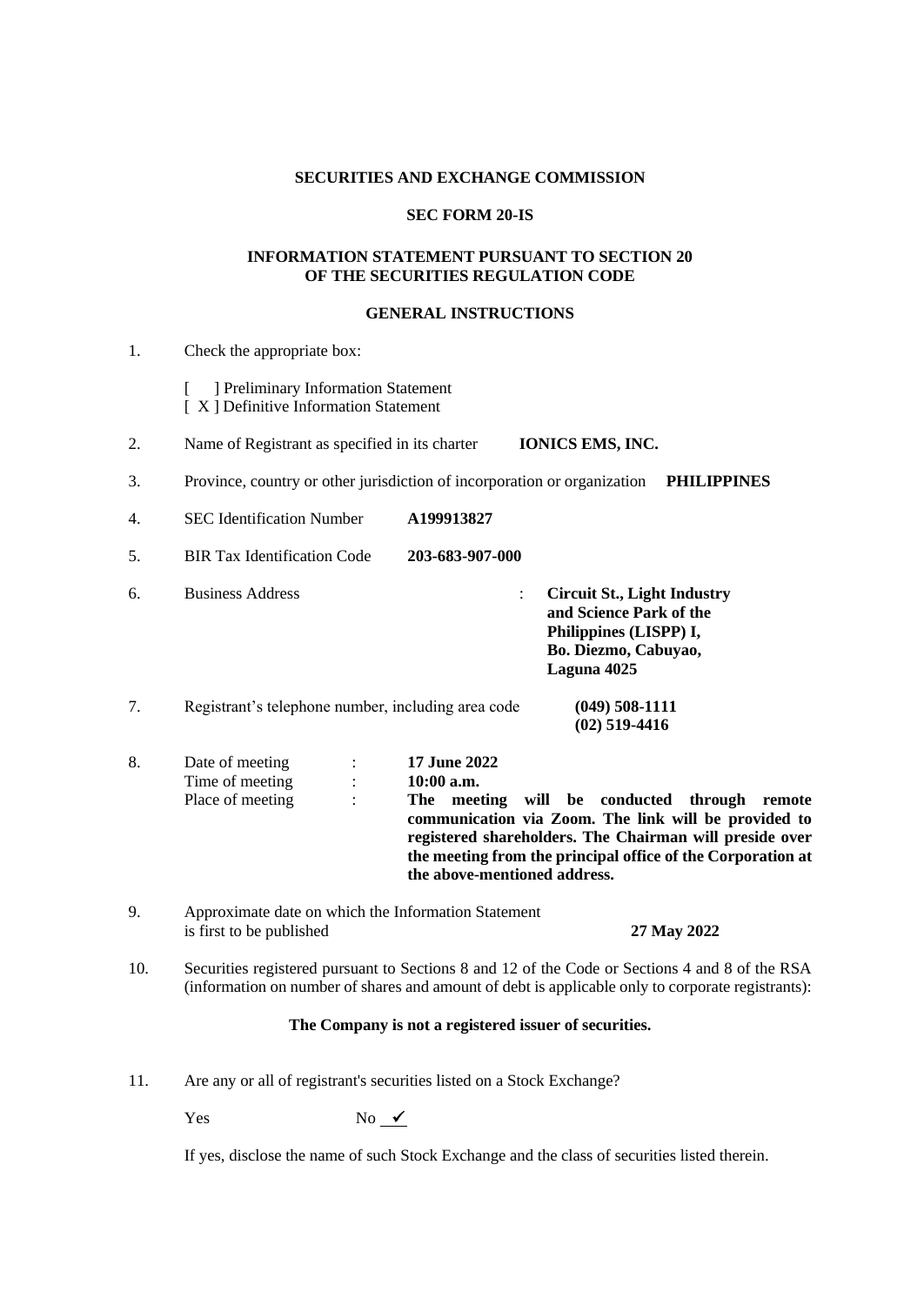# **A. GENERAL INFORMATION**

| Item 1. | Date, time and place of meeting of shareholders |
|---------|-------------------------------------------------|
|---------|-------------------------------------------------|

| (a) | Date                                                      |           | 17 June 2022                                                                                                                                                                                                                |
|-----|-----------------------------------------------------------|-----------|-----------------------------------------------------------------------------------------------------------------------------------------------------------------------------------------------------------------------------|
|     | Time                                                      |           | $10:00$ a.m.                                                                                                                                                                                                                |
|     | Place                                                     |           | The meeting will be conducted through remote<br>communication via Zoom. The link will be<br>provided to registered shareholders. The Chairman<br>will preside over the meeting from the principal<br>office of the Company. |
|     | Mailing address and<br>Principal Office of the<br>Company | $\cdot$ : | Ionics EMS, Inc., Circuit St., Light Industry<br>and Science Park of the Philippines, Cabuyao,<br>Laguna, Philippines                                                                                                       |

(b) This Information Statement, copies of the Company's Management Report, Annual Financial Statements, Annual Report (SEC Form 17A) and Interim Financial Statements as of 31 March 2022 shall be made available at the Company's website on or before 27 May 2022.

# **WE ARE NOT ASKING YOU FOR A PROXY AND YOU ARE REQUESTED NOT TO SEND US A PROXY**

### **Item 2. Dissenter's Right of Appraisal**

Title X, Section 80 of the Revised Corporation Code of the Philippines allows a shareholder to exercise his right to dissent and demand payment of the fair value of his shares in certain instances, to wit: (1) in case an amendment to the Articles of Incorporation will change or restrict the rights of such shareholder or otherwise extend or shorten the term of the company; (2) in case of the sale, lease, exchange, transfer, mortgage, pledge or other disposition of all or substantially all of the company's properties; (3) in cases of merger or consolidation; or (4) in case the company decides to invest its funds in another corporation or business.

As required by Title X, Section 81 of the RCCP, a dissenting stockholder, who must have voted against a proposed corporation act, may exercise the right of appraisal, when available, by making a written demand on the corporation for the payment of the fair value of the shares held within thirty (30) days from the date on which the vote was taken.

The matters to be discussed in the meeting as specified in the attached Notice of Annual Shareholders' Meeting are not such as will give any dissenting shareholder any appraisal or similar right as provided in Title IV and Title X of the Revised Corporation Code of the Philippines.

### **Item 3. Interest of Certain Persons in or Opposition to Matters to be Acted Upon**

(a) Each of the persons who have been a director or officer of the Company from the beginning of the fiscal year 2021, as well as each of the nominees for election as director for the year 2022, together with any associate of any of the foregoing, have not expressed any interest in any matter to be acted upon.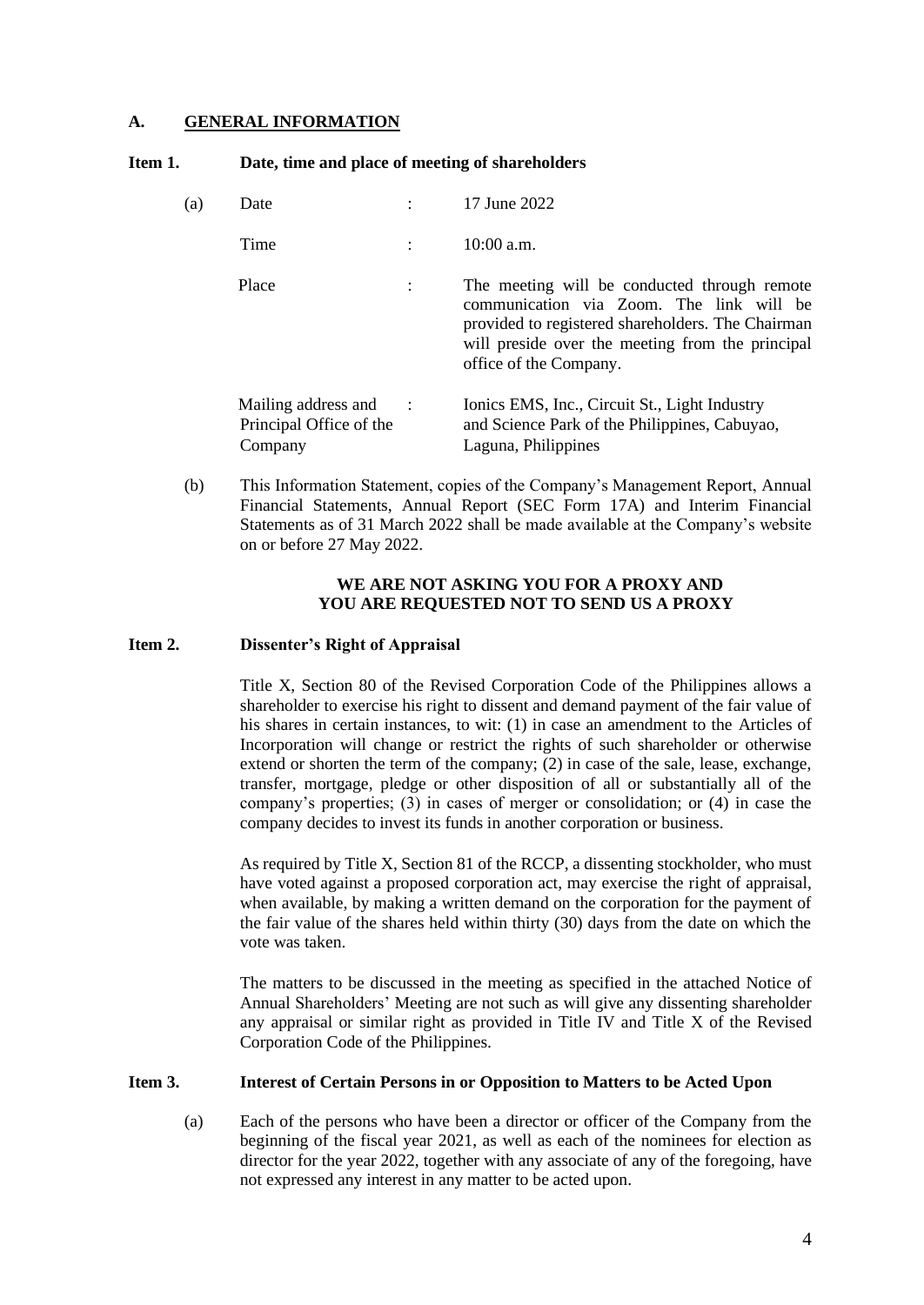(b) The Company has not received any information from any director that he/she intends to oppose any matter to be acted upon in the meeting.

# **B. CONTROL AND COMPENSATION INFORMATION**

# **Item 4. Voting Securities and Principal Holders Thereof**

*(a) Total Number of Shares Issued and Outstanding as of 31 March 2022:*

1,560,000,000 common shares and 927,824,176 preferred shares.

*(b) Number of Votes Per Share*

Each share is entitled to one (1) vote per share.

With respect to the election of directors, however, the shareholder may vote such number of shares for as many persons as there are directors to be elected, or he may cumulate said shares and give one candidate as many votes as the number of directors to be elected, or he may distribute them on the same principle among as many candidates as he shall see fit; provided, that the total number of votes cast by him shall not exceed the number of shares owned by him multiplied by the number of directors to be elected.

*(c) Record Date*

All shareholder of record as of the close of business on 27 May 2022 are entitled to notice of, and to vote at, the Annual Shareholders' Meeting.

*(d) Security Ownership of Certain Record and Beneficial Shareholder of More Than 5% of the Company's Voting Securities as of 31 March 2022:*

| Title of<br><b>Class</b> | <b>Names and Address of</b><br><b>Record Owner and</b><br><b>Relationship with</b><br><b>Issuer</b> | <b>Citizenship</b> | <b>No. of Shares</b><br><b>Held</b>              | <b>Percentage Held</b> |
|--------------------------|-----------------------------------------------------------------------------------------------------|--------------------|--------------------------------------------------|------------------------|
| Common<br>Preferred      | Ionics, Inc.<br>Circuit Street, Light<br>Industry & Science<br>Park I, Cabuyao,                     | Filipino           | 1,508,801,439<br>$(R)$ Common<br>927,824,176 (R) | 96.72%<br>100\%        |
|                          | Laguna<br>Parent Company/<br><i>Shareholder</i>                                                     |                    | Preferred                                        |                        |

The right to vote the Company's shares in the name of Ionics, Inc. is lodged in its proxy, Mr. Lawrence C. Qua.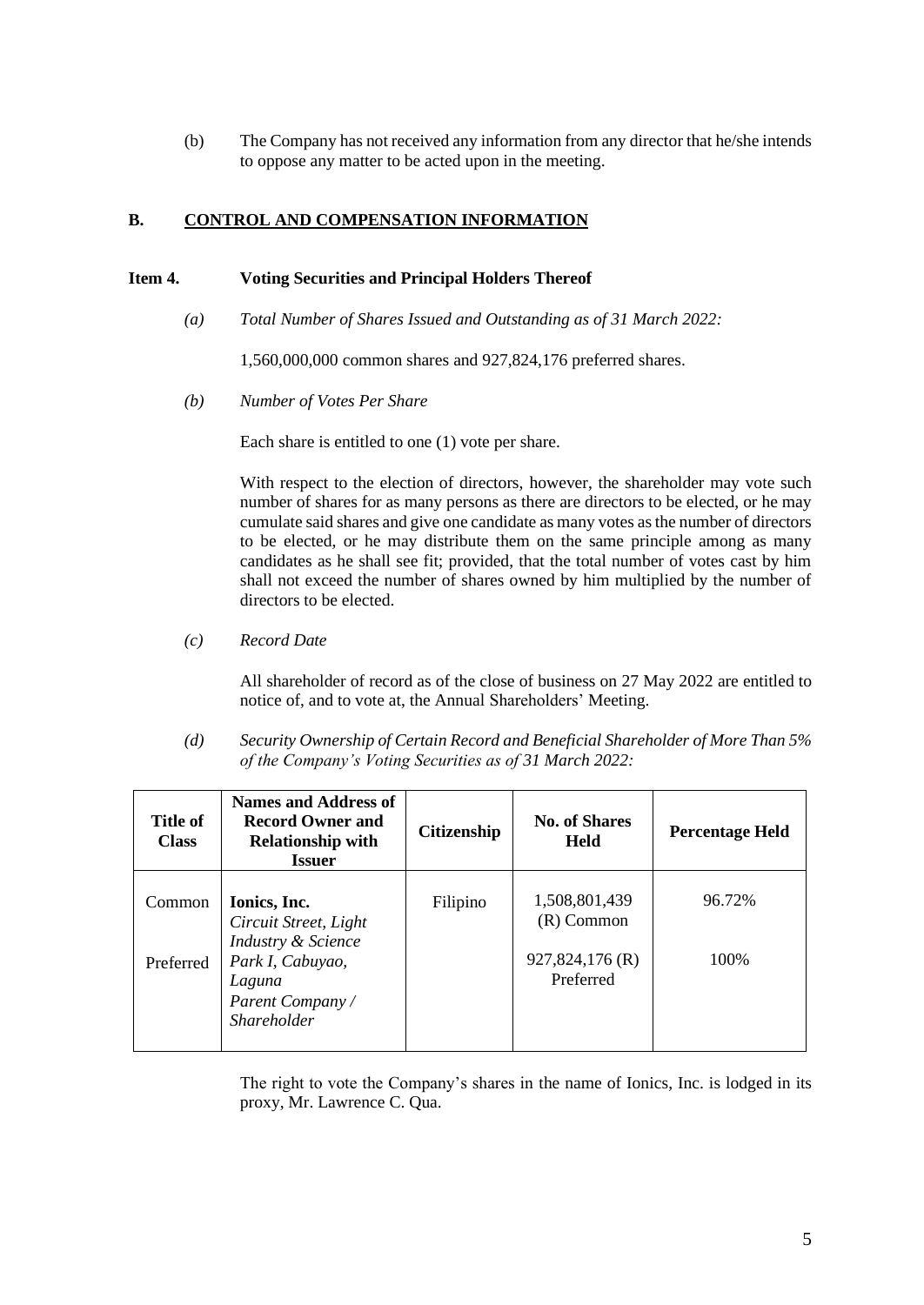| Title of<br><b>Class</b> | <b>Name of Beneficial Owner</b>                                             | <b>Amount and Nature</b><br>of Beneficial<br><b>Ownership</b> | Citizenship | <b>Percent</b><br>of Class |
|--------------------------|-----------------------------------------------------------------------------|---------------------------------------------------------------|-------------|----------------------------|
| Common                   | Lawrence C. Qua<br>1.<br>Chairman/President/<br><b>CEO</b>                  | 70,002<br>Direct                                              | Filipino    | nil                        |
| Common                   | Meliton C. Qua<br>2.<br><b>Director</b>                                     | $\overline{2}$<br>Direct                                      | Filipino    | nil                        |
| Common                   | 3.<br>Guillermo D. Luchangco<br><b>Director</b>                             | 70,002<br>Direct                                              | Filipino    | nil                        |
| Common                   | Alfredo R. de Borja<br>4.<br><b>Independent Director</b>                    | $\mathbf{1}$<br>Direct                                        | Filipino    | nil                        |
| Common                   | Virginia Judy Q. Dy<br>5.<br><b>Director</b>                                | 1<br>Direct                                                   | Filipino    | nil                        |
| Common                   | Raymond C. Qua<br>6.<br>Director / SVP-<br>Treasurer/<br>Compliance Officer | $\mathfrak{2}$<br>Direct                                      | Filipino    | nil                        |
| Common                   | Monica<br>Siguion Reyna<br>7.<br>Villonco<br><b>Director</b>                | $\overline{2}$<br>Direct                                      | Filipino    | nil                        |
| Common                   | Medel T. Nera<br>8.<br><b>Independent Director</b>                          | $\mathbf{1}$<br>Direct                                        | Filipino    | nil                        |
| Common                   | Lilia de Lima<br>9.<br><b>Independent Director</b>                          | 1<br>Direct                                                   | Filipino    | nil                        |
| Common                   | 10. Judy C. Qua<br>VP-Human<br>Resources                                    | $-0-$                                                         | Filipino    | $-0-$                      |
| Common                   | 11. Ariel B. La Madrid<br>VP - Inside Sales                                 | $-0-$                                                         | Filipino    | $-0-$                      |

# *(e) Security Ownership of Management as of 31 March 2022*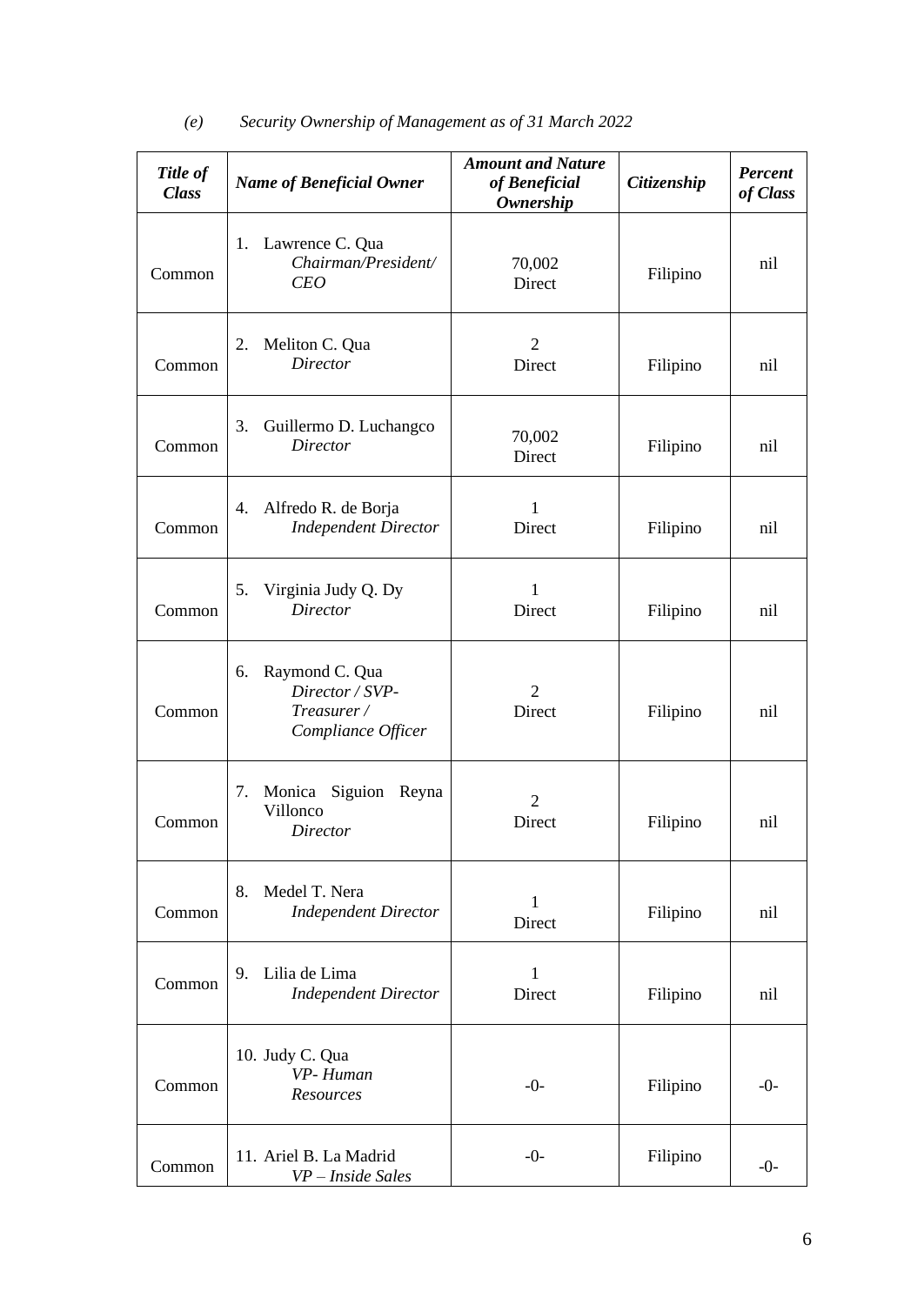| Title of<br><b>Class</b> | <b>Name of Beneficial Owner</b>                                                          | <b>Amount and Nature</b><br>of Beneficial<br><b>Ownership</b> | Citizenship | <b>Percent</b><br>of Class |
|--------------------------|------------------------------------------------------------------------------------------|---------------------------------------------------------------|-------------|----------------------------|
| Common                   | 12. Ronan R. Andrade<br>$VP-Finance/Chief$<br>Risk Officer                               | $-0-$                                                         | Filipino    | $-0-$                      |
| Common                   | 13. Earl Lawrence Qua<br>VP-Business<br>Development / $VP-$<br>Worldwide Sales           | $-()$ -                                                       | Filipino    | $-0-$                      |
| Common                   | 14. Manuel R. Roxas<br>Corporate Secretary                                               | $-0-$                                                         | Filipino    | $-0-$                      |
| Common                   | 15. Krisha F. Villanueva<br><b>Assistant Corporate</b><br>Secretary                      | $-0-$                                                         | Filipino    | $-0-$                      |
| Common                   | 16. Cesar G. Caubalejo<br>VP- Chief Audit<br>Executive / Assistant<br>Compliance Officer | $-()$ -                                                       | Filipino    | $-0-$                      |
| Common                   | 17. Jay Chavez<br>$SVP-Operations$ &<br><b>Chief Operating</b><br>Officer                | $-()$ -                                                       | Filipino    | $-0-$                      |
| Common                   | 18. Emma Y. Gerodias<br>VP - Manufacturing                                               | $-0-$                                                         | Filipino    | $-0-$                      |
| Common                   | 19. Valerio A. Carandang, Jr.<br>VP-Field Sales and<br><b>Customer Service</b>           | $-()$ -                                                       | Filipino    | $-0-$                      |
| Common                   | 20. Jonathan T. Bibal<br><b>AVP-Operations</b>                                           | $-0-$                                                         | Filipino    | $-0-$                      |
| Common                   | 21. Rosalina Vicente<br>Senior Manager for<br><b>Accounting &amp; Budget</b>             | $-0-$                                                         | Filipino    | $-0-$                      |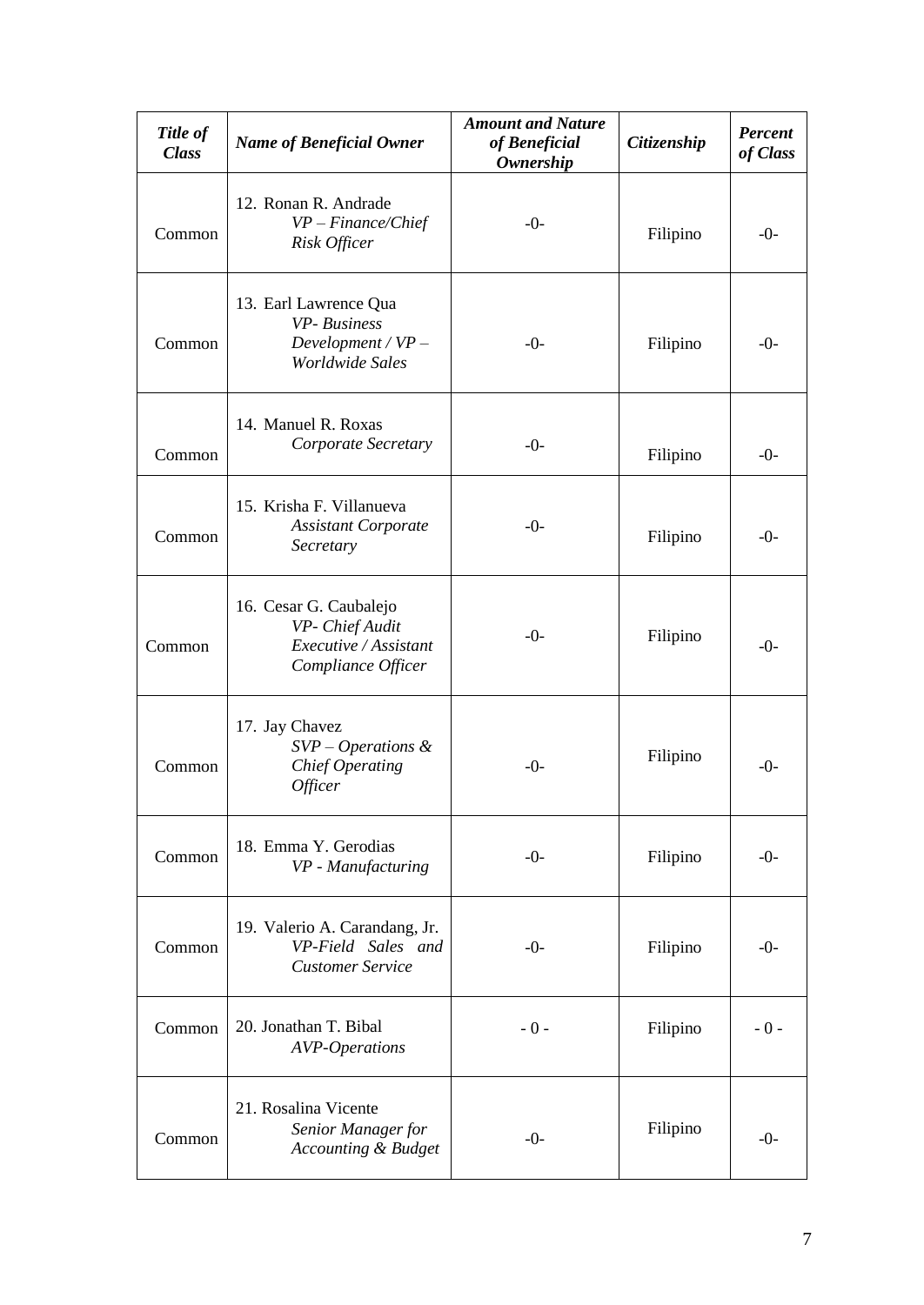| Title of<br><b>Class</b> | <b>Name of Beneficial Owner</b> | <b>Amount and Nature</b><br>of Beneficial<br><b>Ownership</b> | Citizenship | <b>Percent</b><br>of Class |
|--------------------------|---------------------------------|---------------------------------------------------------------|-------------|----------------------------|
|                          | <b>TOTAL</b>                    | 140.014<br>(all held directly)                                |             | nil                        |

# *(f) Voting Trust Holders of 5% or more*

There are no voting trust holders of 5% or more.

*(g) Change in Control*

The Company has not entered into any arrangement which may result in a change in control of the Company.

# **Item 5. Directors and Executive Officers**

| <i>Directors</i><br>$\left(a\right)$ |
|--------------------------------------|
|--------------------------------------|

| <b>Name/Position</b>                           | Age | <b>Citizenship</b> |
|------------------------------------------------|-----|--------------------|
| 1. Lawrence C. Qua<br>Chairman                 | 75  | Filipino           |
| 2. Alfredo R. de Borja<br>Member (Independent) | 77  | Filipino           |
| 3. Virginia Judy Q. Dy<br><b>Member</b>        | 82  | Filipino           |
| 4. Guillermo D. Luchangco<br>Member            | 82  | Filipino           |
| 5. Meliton C. Qua<br>Member                    | 79  | Filipino           |
| 6. Raymond C. Qua<br>Member                    | 71  | Filipino           |
| 7. Monica Siguion Reyna Villonco<br>Member     | 68  | Filipino           |
| 8. Medel T. Nera<br>Member (Independent)       | 66  | Filipino           |
| 9. Lilia de Lima<br>Member (Independent)       | 81  | Filipino           |

All of the above-named are nominated to the Board of Directors of the Company for the ensuing year and have been approved for re-election by the Nominations Committee at its meeting last 9 March 2022. The members of the Nominations Committee are:

| Alfredo R. de Borja | $\overline{\phantom{a}}$ | Chairman |
|---------------------|--------------------------|----------|
| Virginia Judy Q. Dy | $\overline{\phantom{a}}$ | Member   |
| Raymond C. Qua      | $\qquad \qquad$          | Member   |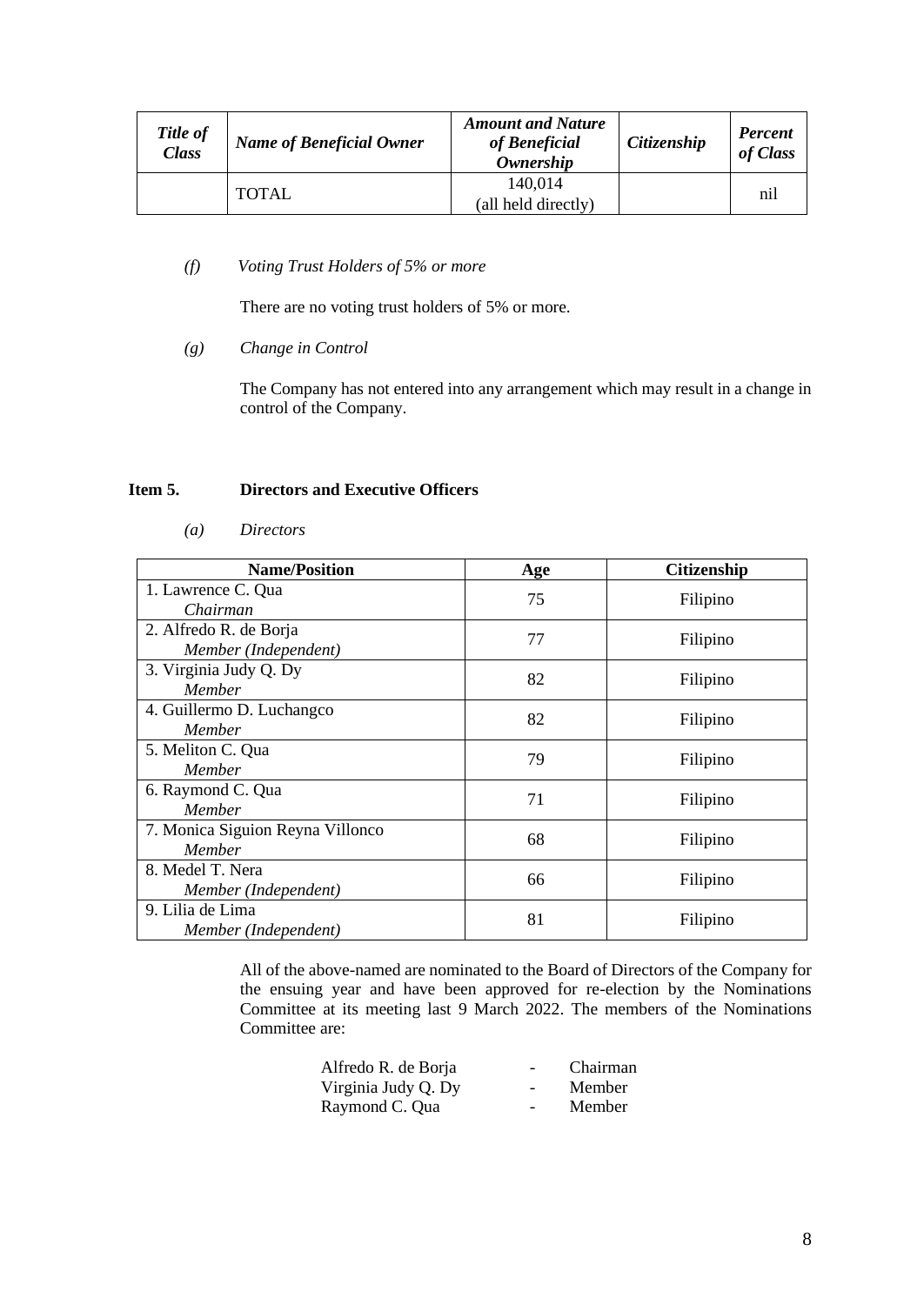Mr. Alfredo R. de Borja, Mr. Medel T. Nera and Ms. Lilia de Lima are nominated as independent directors. Mr. De Borja, Mr. Nera and Ms. De Lima are all nominated by Mr. Lawrence C. Qua and Mr. Raymond C. Qua, both stockholders and directors of the Company. Neither Mr. L. Qua nor Mr. R. Qua is related to any of the nominated independent directors.

Directors serve for a term of one (1) year and until the election and qualification of his successor.

The following are the Chairman and members of the Corporate Governance Committee for the year 2021 - 2022:

| Lilia B. De Lima | Chairman |
|------------------|----------|
| Alfredo de Borja | Member   |
| Medel T. Nera    | Member   |

The following individuals were nominated to the Board of Directors of the Company for the ensuing year, and have been approved for election by Board of Directors at its meeting on 9 March 2022:

| 1. Lawrence C. Qua               |                          | Chairman of the Board |
|----------------------------------|--------------------------|-----------------------|
| 2. Alfredo R. de Borja           | $\sim$                   | Member (Independent)  |
| 3. Medel T. Nera                 | $-$                      | Member (Independent)  |
| 4. Virginia Judy Q. Dy           | $\overline{\phantom{0}}$ | Member                |
| 5. Guillermo D. Luchangco        |                          | Member                |
| 6. Meliton C. Qua                |                          | Member                |
| 7. Raymond C. Qua                |                          | Member                |
| 8. Lilia B. De Lima              | $-$                      | Member (Independent)  |
| 9. Monica Siguion Reyna Villonco | $\overline{\phantom{0}}$ | Member                |

The members of the Nomination Committee for the year 2021-2022 are as follows:

| Alfredo R. de Borja | Chairman |
|---------------------|----------|
| Raymond C. Qua      | Member   |
| Virginia Judy Q. Dy | Member   |

Nominated as independent directors are Mr. Alfredo R. de Borja, Mr. Medel T. Nera and Ms. Lilia B. De Lima. The Nomination Committee determined that the nominees for independent director possess all of the qualifications of an independent director provided for in the Revised Corporation Code, the Company's By-laws and Amended Manual of Corporate Governance.

The Independent Directors were advised of SEC Memorandum Circular No.4, Series of 2017 on the term limits for Independent Directors. Based on the Memorandum Circular, Mr. Alfredo R. de Borja has served the maximum cumulative term of nine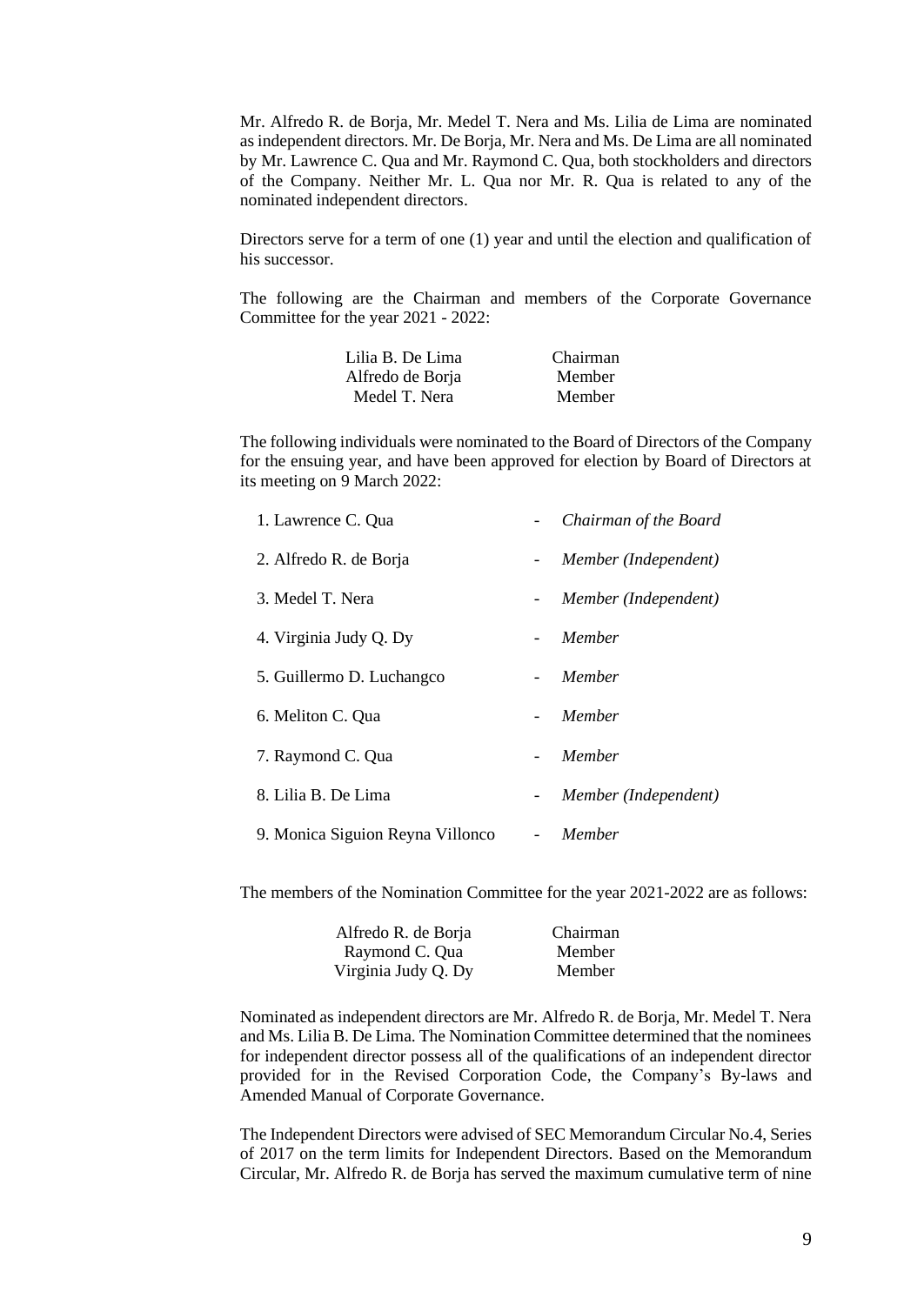years. The Board resolved to approve the re-nomination of Mr. de Borja for the position of independent director for the term 2022-2023. The Board considered Mr. de Borja's in-depth knowledge of the Company's business as well as that of its subsidiaries due to his length of service as an independent director of the Company. Furthermore, the technical nature of the Company's business and the industry in which it belongs require specialized knowledge which Mr. de Borja has contributed to the Company for many years. The Board believes that retaining Mr. de Borja as independent director will be instrumental in attaining its goals for the ensuing year. These are meritorious justifications which support the re-nomination and re-election of Mr. de Borja as independent director of the Company. The Board therefore decided that it is to the best interest of the Company if Mr. de Borja will be renominated and re-elected.

#### *(b) Executive Officers*

| <b>Name</b>                   | <b>Rank/Title</b>                                                     | Age | <b>Citizenship</b> |
|-------------------------------|-----------------------------------------------------------------------|-----|--------------------|
| 1. Lawrence C. Qua            | Chairman / President / CEO                                            | 75  | Filipino           |
| 2. Raymond C. Qua             | SVP - Treasurer / Compliance Officer                                  | 71  | Filipino           |
| 3. Judy C. Qua                | VP – Human Resource                                                   | 71  | Filipino           |
| 4. Manuel R. Roxas            | <b>Corporate Secretary</b>                                            | 72  | Filipino           |
| 5. Krisha F. Villanueva       | <b>Assistant Corporate Secretary</b>                                  | 29  | Filipino           |
| 6. Ronan R. Andrade           | VP – Finance/Chief Risk Officer                                       | 51  | Filipino           |
| 7. Earl Lawrence Qua          | $VP$ – Business Development / $VP$ –                                  | 43  | Filipino           |
|                               | Worldwide Sales                                                       |     |                    |
| 8. Ariel La Madrid            | VP - Inside Sales                                                     | 63  | Filipino           |
| 9. Cesar G. Caubalejo         | $VP$ – Chief Audit Executive /<br><b>Assistant Compliance Officer</b> | 55  | Filipino           |
| 10. Jay A. Chavez             | $SVP - Operations & Chief Operating$<br>Officer                       | 49  | Filipino           |
| 11. Emma Y. Gerodias          | VP - Manufacturing                                                    | 52  | Filipino           |
| 12. Valerio A. Carandang, Jr. | VP – Field Sales and Customer Service                                 | 51  | Filipino           |
| 13. Jonathan T. Bibal         | $AVP - Operations$                                                    | 49  | Filipino           |

# *(c) Profile of Directors and Officers*

#### **DIRECTORS**

**Lawrence C. Qua,** 75, Filipino, is the founding Chairman and Chief Executive Officer (CEO) of The Ionics Group of Companies consisting of Ionics EMS, Inc., Ionics Properties Inc., Iomni Precision Inc., and Ionics Inc. (formerly Ionics Circuits Inc). He is also the Chairman and Director of Aqua Holdings, Inc. He is also a director and member of the investment committee of ICCP Venture Partners, Inc. and a director of various companies engaged in retailing and property development. He has been a trustee of the Semiconductor  $&$  Electronics Industry of the Philippines Inc. since its organization. He served as a board trustee of the Graduate Business School of De la Salle University for three years. Mr. Qua graduated from De La Salle University with a Bachelor of Science degree in Mechanical Engineering.

**Alfredo De Borja**, 77, Filipino, has been an independent director of Ionics, Inc. since 2004. He has also been an independent director of its subsidiaries, Ionics EMS, Inc. and Iomni Precision, Inc. since 2007 and 2013, respectively. He is also a director of Makiling Farms, Inc., E. Murio, Inc., Investment Capital Corp. of the Phil.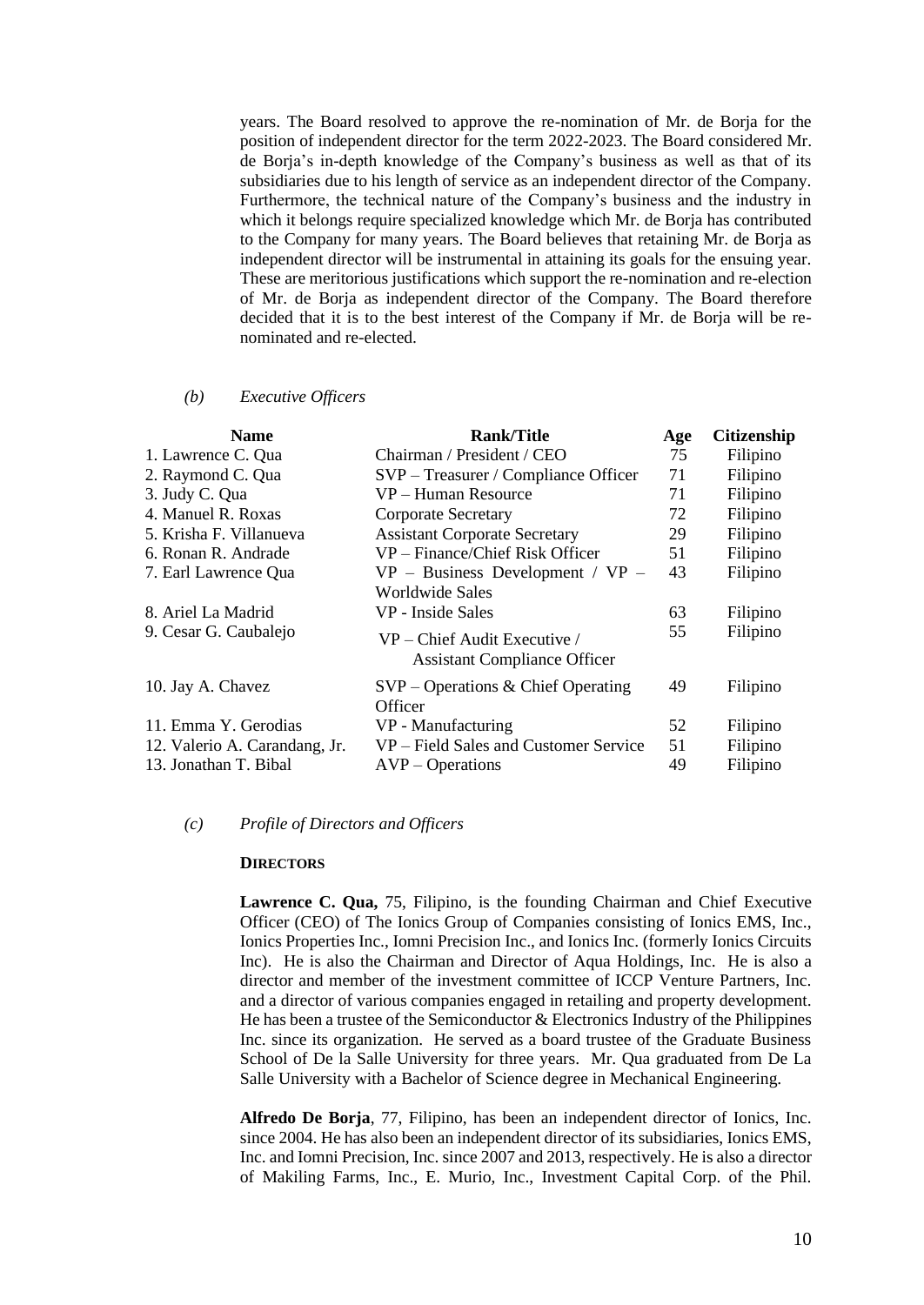("ICCP"), ICCP Venture Partners, ICCP Holdings, Inc., Pueblo de Oro Development Corp., Regatta Properties, Inc., Science Park of the Philippines, Inc. (SPPI), Cebu Light Industrial Park, Inc., and RFM-Science Park of the Philippines, Inc. He has also served as director of several companies, including First Metro Investment Corp., Alsons, Inc., Alsons Power, Alsons Cement, Iligan Cement, Lima Land, Manila Memorial Park, Philcom, Shopwise, and Republic Glass Corp. He was the President of Gervel, Inc. from 1973 to 1986; Director and Chairman of the Executive Committee of First Metro Investment Co. from 1978 to 1983; Director and Vice President of Iligan Cement Corp. from 1973 to 1977; Professorial Lecturer of the University of the Philippines Graduate School of Business from 1971 to 1974; Executive Assistant to the Vice President of PLDT from 1970 to 1973; and Executive Assistant to the Vice President of Investment Managers, Inc. from 1966 to 1968. He holds a Master of Business Administration degree from Harvard University and a Bachelor of Science in Economics from the Ateneo de Manila University.

**Virginia Judy Q. Dy,** 82, Filipino, has been a member of the Board of Directors of Ionics, Inc. since 1991. She has been connected with Aqua Holdings, Inc. as director for the last eight years. She was also the Finance Director of DVPRO Solutions, Inc. Her previous corporate affiliations include Philippine Commercial and International Bank as Branch Manager, Insular Bank of Asia & America as Branch Manager, Ladtek Corporation/Interphase Development System as Accounting Manager and the International Corporate Bank as Branch Manager. Ms. Dy received her Bachelor of Science in Commerce degree from the Assumption Convent and is a Certified Public Accountant, having passed the government board exams in 1963.

**Guillermo D. Luchangco**, 82, Filipino, has been a member of the Board of Directors of Ionics, Inc. since 1991. He is the Chairman and Chief Executive Officer of the ICCP Group, whose members include among others: Science Park of the Philippines, Inc., a developer of industrial parks; Pueblo de Oro Development Corporation, a developer of residential and township projects; and Manila Exposition Complex, Inc., the owner of the World Trade Center Metro Manila, Chairman of Investment & Capital Corporation of the Philippines and ICCP Ventures, which is in venture capital. Before founding ICCP in 1988, he served as Vice Chairman and President of Republic Glass Corporation, a publicly-listed company. Between 1969 and 1980, Mr. Luchangco worked with the SGV Group. He rose to the position of Managing Director and Regional Coordinator for management services. Mr. Luchangco previously served on the Boards of Directors of the following publicly-listed companies in the Philippine Stock Exchange: Trans-Asia Oil & Development Corporation, Phinma Corporation and Roxas & Co., Inc. He holds a Master of Business Administration degree from the Harvard Business School and a Bachelor of Science degree in Chemical Engineering (magna cum laude) from De La Salle University, Philippines.

**Meliton C. Qua**, 79, Filipino, held key positions in several companies which included the Philippine Bank of Communications as Senior Vice President, Citibank N.A., as Vice President, Bancnet as Director, and Aqua Holdings, Inc. as Director. Mr. Qua has been a director of Ionics, Inc. since 1985. He is also a director of Ionics EMS, Inc., Ionics Properties, Inc. and Iomni Precision, Inc. He received his Bachelor of Science degree in Business Administration from De La Salle University, Philippines.

**Raymond Ma. C. Qua,** 72, Filipino, has been a member of the Board of Directors of Ionics, Inc. since 1985 and holds the position of Senior Vice President, Treasurer and Compliance Officer. He is also a director of Ionics Inc.'s subsidiaries, namely Ionics EMS, Inc., Iomni Precision, Inc., Ionics Properties, Inc., Ionics Products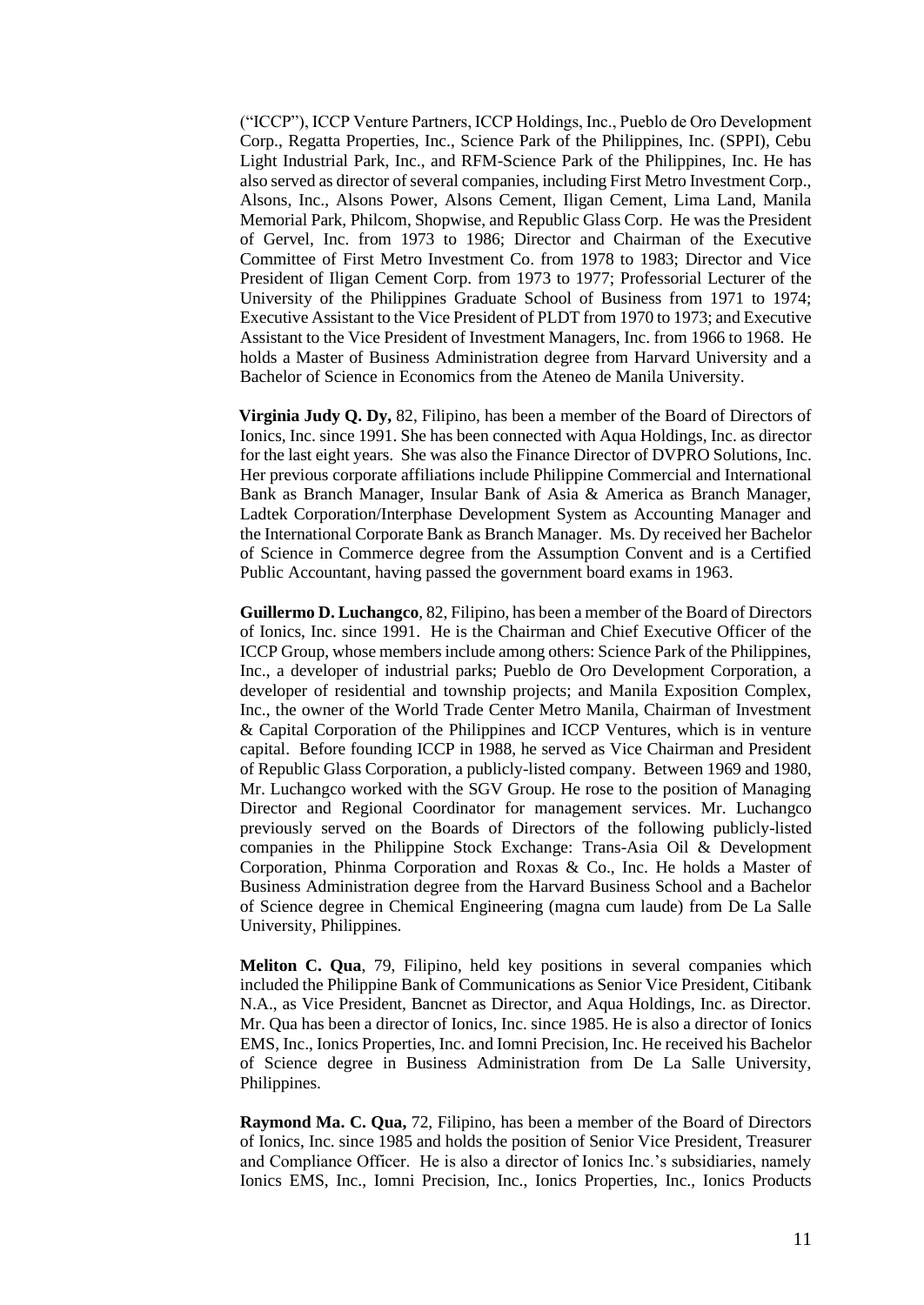Solutions, Inc. and Synertronix, Inc. He is the President and Chief Operations Officer of Ionics Properties, Inc. Previously, he was the Senior Vice President and General Manager of Synertronix, Inc. and the Vice President for Administration of Ionics, Inc. Mr. Qua is presently affiliated with various organizations and 14 associations serving as head, ranking officer or member. Mr. Qua received his Bachelor of Science degree in Commerce from De La Salle University, Philippines.

**Monica Siguion-Reyna Villonco**, 68, Filipino, is the incumbent President of Whitespace, Inc. She is also a member of the Board of Governors of the Philippine Red Cross and a member of the Board of Directors of Ionics, Inc. Ms. Villonco earned her Bachelor of Fine Arts degree from the College of the Holy Spirit.

**Medel T. Nera**, 66, Filipino, is a Certified Public Accountant. He has been an Independent Director of the Corporation since November 11, 2020. Mr. Nera is presently a Director of House of Investments, Inc., iPeople Inc., Seafront Resources Corporation and EEI Corporation. He is also an Independent Director of the National Reinsurance Corporation of the Philippines, Inc., Erikagen, Inc., Actimed, Inc., Pharm Gen Ventures Corp., Novelis Solutions, Inc., and Holcim Philippines, Inc. His past experiences include: President and CEO of House of Investments, Inc.; President of Honda Cars Kalookan, Inc., Director and President of RCBC Realty Corp.; Director and Chairman of the Risk Oversight Committee of Rizal Commercial Banking Corp.; Director and Treasurer of CRIBS Foundation, Inc., and Senior Partner at Sycip Gorres Velayo & Co. where he had 35 years of experience in professional services. Mr. Nera served as Assurance Leader for the Financial Services Assurance practice of Ernst and Young in the Far East covering China, Taiwan, Hongkong, Korea, Singapore, Philippines and Vietnam. Mr. Nera obtained his Master in Business Administration degree from Stern School of Business, New York University, New York, USA and Bachelor of Science in Commerce degree from Far Eastern University. He also attended the International Management Program of the Manchester Business School, United Kingdom, and the Pacific Rim Bankers' Program of the University of Washington, Seattle, Washington, USA.

**Lilia de Lima**, 81, Filipino, is an Independent Director of Ionics, Inc. and Ionics EMS, Inc. She is currently an independent director of PHINMA Corporation, FWD Life Philippines, Dusit Thani Philippines, RFM-Science Park of the Philippines, Inc., Science Park of the Philippines, Inc., Regatta Properties, Inc., and Pueblo de Oro Development Corporation. She is also a member of the Board of Directors of Rizal Commercial Banking Corporation, and a Trustee at the Fatima Center for Human Development. She presently serves as an Advisory Board Member of AC Industrials and the Executive-in-Residence of Asian Institute of Management. From 1981 to 2016, Ms. de Lima worked in government, holding high positions in various government instrumentalities such as the Department of Trade and Industry, National Amnesty Commission, Cagayan Economic Zone Authority, Zamboanga Economic Zone Authority, PHIVIDEC Industrial Authority, and the Philippine Economic Zone Authority. Because of her stint as Director General of the Philippine Economic Zone Authority and having served the same for 21 years, she was awarded the Ramon Magsaysay Laureate in 2017. She was also a recipient of various awards such as the Presidential Medal of Merit, awarded to her by former Presidents Benigno Aquino III and Gloria Macapagal Arroyo, The Order of the Rising Sun, Gold and Silver Star, which is the highest award given to a non-head of state by the Government of Japan for bringing hundreds of Japanese investors to the Philippines, People of the Year Award given by Peoples Asia Magazine, and Excellence in Public Service Award, which was awarded to Ms. de Lima five times by BIZNEWS ASIA. She attained her Bachelor of Laws from the Manuel L. Quezon University in 1965,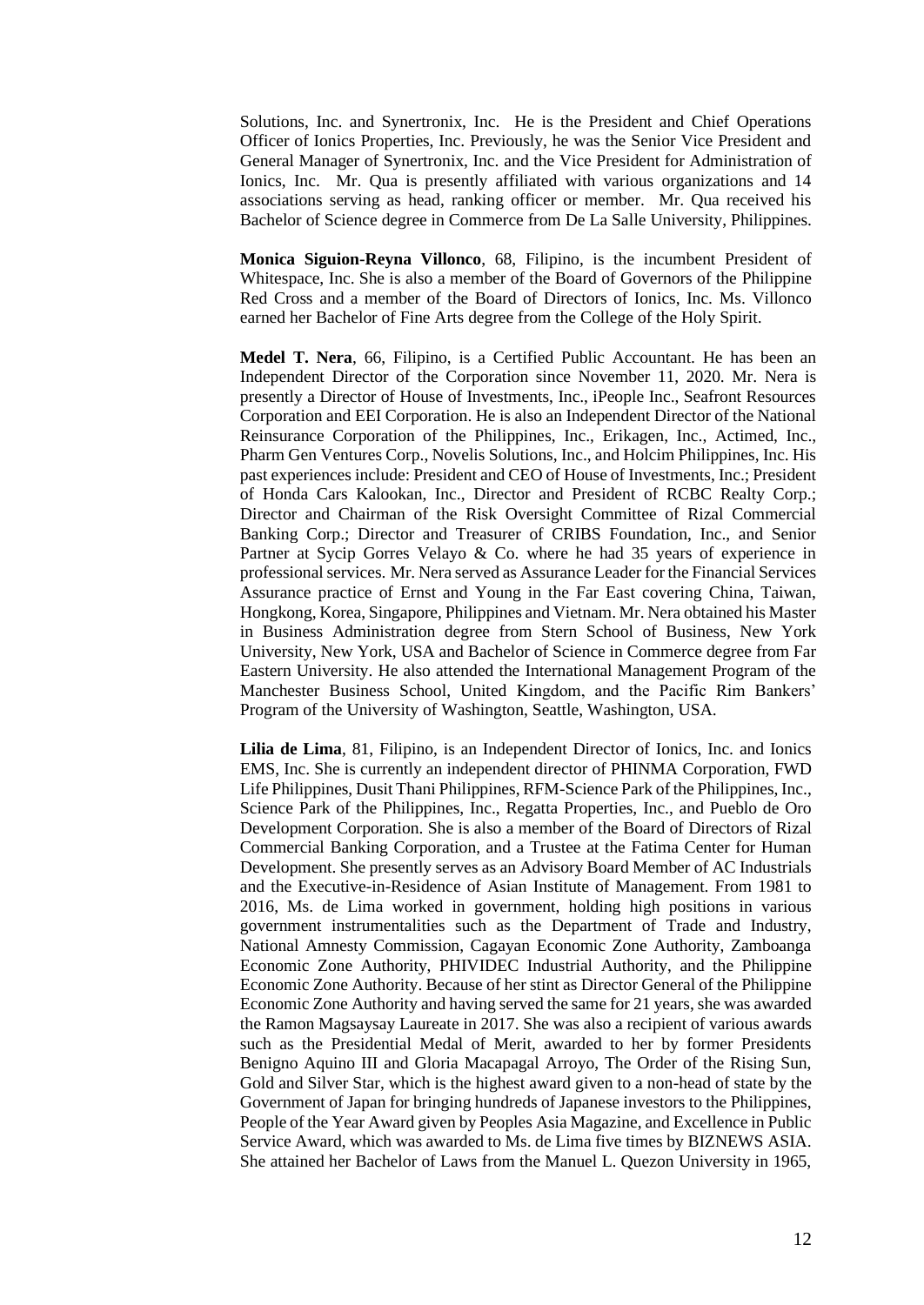and her Doctor of Laws LLD (Honoris Causa) from the same university in 2014. She passed the Philippine Bar Exams in 1966.

#### **OFFICERS**

**Judy C. Qua**, 71, Filipino, is Ionics Inc.'s Vice-President for Corporate Affairs and Ionics EMS, Inc.'s Vice-President for Human Resources, Administration and Training. Concurrently she is the President and Chief Operating Officer of Iomni Precision Inc. She previously served as the Executive Assistant to the Chairman and CEO on special assignments. She also headed the Business Development of Ionics EMS, Inc. and was the Executive Director for Finance of IONOTE Ltd., the joint venture facility of Ionics EMS, Inc. and NOTE AB of Sweden in China. Prior to joining Ionics, her career covered a spectrum of teaching, training development, advertising and marketing practice, and data management. Ms. Qua is a transformational psychologist, a professional lecturer, a certified faculty for the American Management Association and the Swedish-based CELEMI management simulation learning systems, and an author of four (4) books on changing perspectives and positive thinking. She is the lecturer-facilitator of The Second Wind Mind Works neurodynamics course. She holds a Master of Arts degree in Social and Industrial Psychology from Ateneo de Manila University and a Master of Business Administration degree from Kellogg-HKUST Business School of Northwestern University.

**Ariel La Madrid**, 63, Filipino, is the Company's Vice President for Inside Sales. Prior to joining Ionics EMS, Inc., he was engaged by the International Procurement Office of IBM from 1986 to 1996 as its Supplier Engineer. He joined Ionics EMS, Inc. in 1996 as Assistant Vice President for Quality and currently holds one of the key positions in the Company. He graduated with an Electronics Communication Engineering degree from St. Louis University, Baguio.

**Earl Lawrence Qua**, 43, Filipino, is the Company's Vice President for Business Development. He is the CEO of Quantum Insights and Analytics, an AI company. In 2010 he started his role as Vice President for Original Design Manufacturing for Ionics, Inc., EMS and ODM for Internet of Things platforms and solutions for global consumer electronics and industrial technologies. He is also the President of the Electronic Industries Association of the Philippines, Inc. since 2017. He worked at Marvell Technologies Inc. in Santa Clara, CA where he led the Semiconductor Product Development in Marvell's Power Management Group and Wireless Communications Group. He graduated from Occidental College, CA, USA with a BA in Economics and earned his MBA Degree at Babson College, MA, USA. He completed the Owner/President Management Program at the Harvard Business School.

**Ronan Andrade**, 51, Filipino, is the Vice President for Finance / Chief Risk Officer. He graduated from San Beda College in 1991 and passed the Certified Public Accountant Board Examination in the same year. He worked with Sycip Gorres & Velayo Auditing Firm-Audit Division from 1992 to 1998, starting as an audit staff member until he became audit supervisor. He joined Ionics in 1999 as Senior Manager for Finance and became Assistant Vice President and Acting Finance Head of the Company, prior to his transfer to Internal Audit as Vice President. In 2007, Mr. Andrade was appointed as Vice-President for Finance of the Company.

**Manuel R. Roxas**, 72, Filipino, has been the Company's Corporate Secretary for the past twenty six (26) years. His professional experience covers general corporate law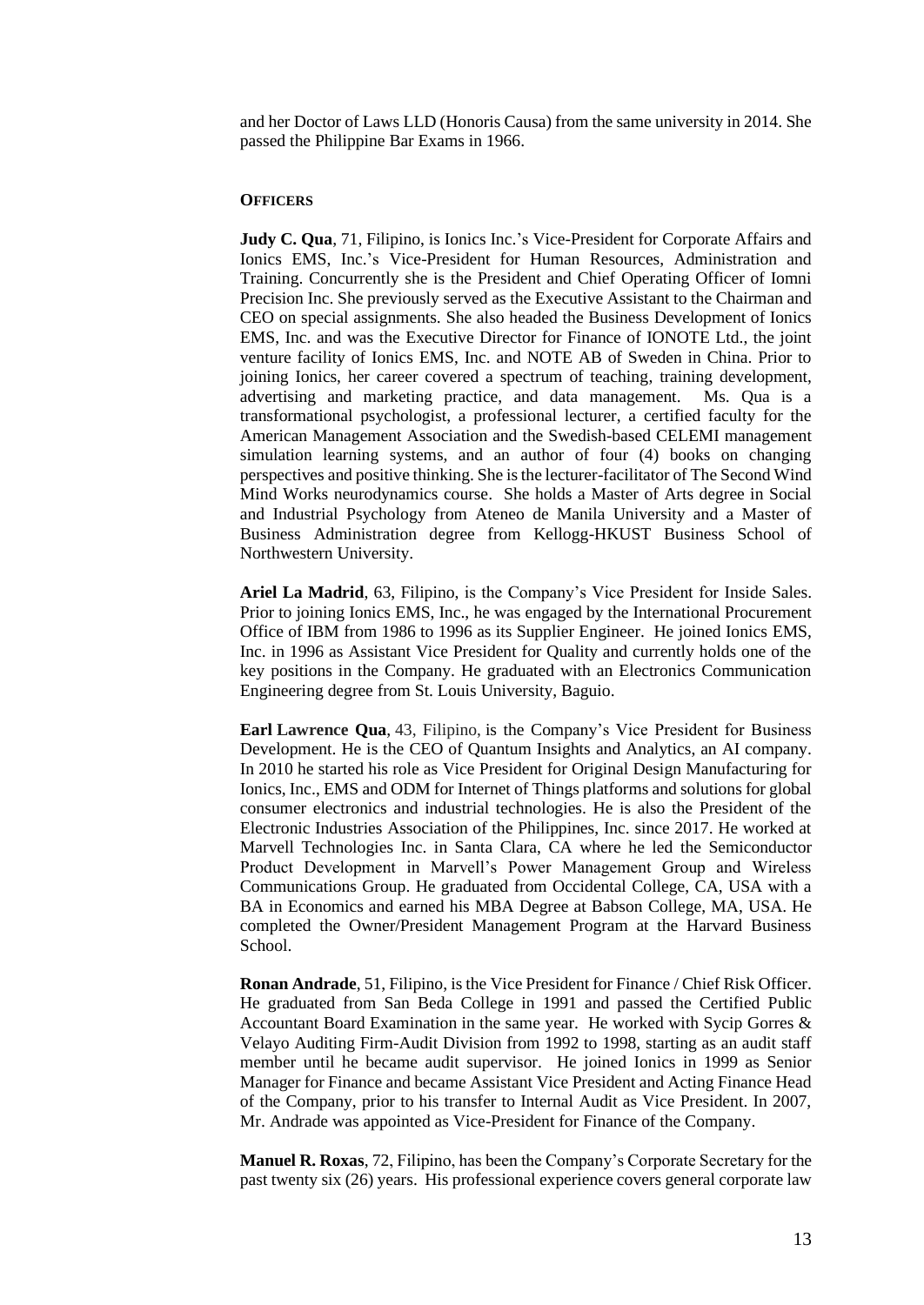practice as counsel to various companies engaged in banking, investments, pharmaceuticals, shipping, and manufacturing. Atty. Roxas received his Bachelor of Science degree in Economics from the University of Pennsylvania in 1970 and Bachelor of Laws degree from the University of the Philippines in 1975. His other professional affiliations include: Roxas de los Reyes Laurel Rosario & Gonzales as Partner, Tax Management Association of the Philippines as past President, President Manuel A. Roxas Foundation, Inc. as Trustee, Mother Rosa Memorial Foundation, Inc. as Corporate Secretary, and the Integrated Bar of the Philippines as member.

**Krisha F. Villanueva**, 29, Filipino, is the Company's Assistant Corporate Secretary. Atty. Villanueva is an associate lawyer at Roxas de los Reyes Laurel Rosario & Gonzales Law Offices. Her professional experience covers general corporate law practice and litigation. She received her Bachelor of Science degree in Business Administration from the University of the Philippines Diliman and her Juris Doctor degree from the University of the Philippines College of Law. While in law school, Atty. Villanueva served as legal intern at the UP Office of Legal Aid and the Office of the Government Corporate Counsel. She is a member of the Integrated Bar of the Philippines and the UP Women Lawyers Circle.

**Cesar G. Caubalejo**, 55, Filipino, is the Vice-President for Internal Audit, Chief Audit Executive and Assistant Compliance Officer of the Company. He graduated from the University of the Philippines at Tacloban City, Leyte in 1988 with a degree in Bachelor in Business Administration major in Accounting. He is a Certified Public Accountant, an Internal Audit Specialist and Certified Fraud Examiner. He worked and started his career with SyCip, Gorres, Velayo& Co. (SGV) in 1988 until his resignation from the firm as a Senior Director under the Business Risk Services in December 2008. During his stint with SGV, he was assigned to work in other countries such as US, France, Vietnam, Malaysia and Kingdom of Saudi Arabia. In his short stint, in 2004 with KPMG Audit and Accounting Practice, he became its Country Manager in Lao PDR. He also worked for a year (1997) as a group controller in one of the diversified companies in the Philippines. He is a member of the Institute of Internal Auditors Philippines. He joined Ionics EMS, Inc. on January 5, 2009.

**Jay A. Chavez,** 49, Filipino, is the Senior Vice President for Operations & Chief Operating Officer of Ionics EMS, Inc. He holds an Electrical Engineering degree from Mapua Institute of Technology. He joined Ionics EMS, Inc. in 1995 as a Quality Control and Quality Assurance (QC/QA) engineer. Since then, he went up the organizational ladder and became QC/QA Manager, Manufacturing Senior Manager/Deputy Plant Manager, Assistant Vice President for Manufacturing/Deputy for Operations, Assistant Vice President for Materials Management and finally, Assistant Vice President for Supply Chain Management.

**Emma Y. Gerodias,** 52, Filipino, is the Vice President for Manufacturing of Ionics EMS, Inc. She holds an Electronics and Communications Engineering degree from Mapua Institute of Technology. She joined Ionics in 1992 as a Production Supervisor. Since then, she went up the organizational ladder and became Production Manager, Operations Manager, Business Unit Head, Direct for Innovations, until finally Vice President for Manufacturing.

**Valerio A. Carandang***,* **Jr.,** 52, Filipino, is the Vice President for Field Sales and Customer Service. He is a licensed Electrical Engineer, a graduate of the Technological Institute of the Philippines. He started his career in Ionics in 1992 as Quality Control Engineer until 1994. He worked with PECCO (now Nidec Copal Philippines Corp.) until his resignation from the company as Quality Control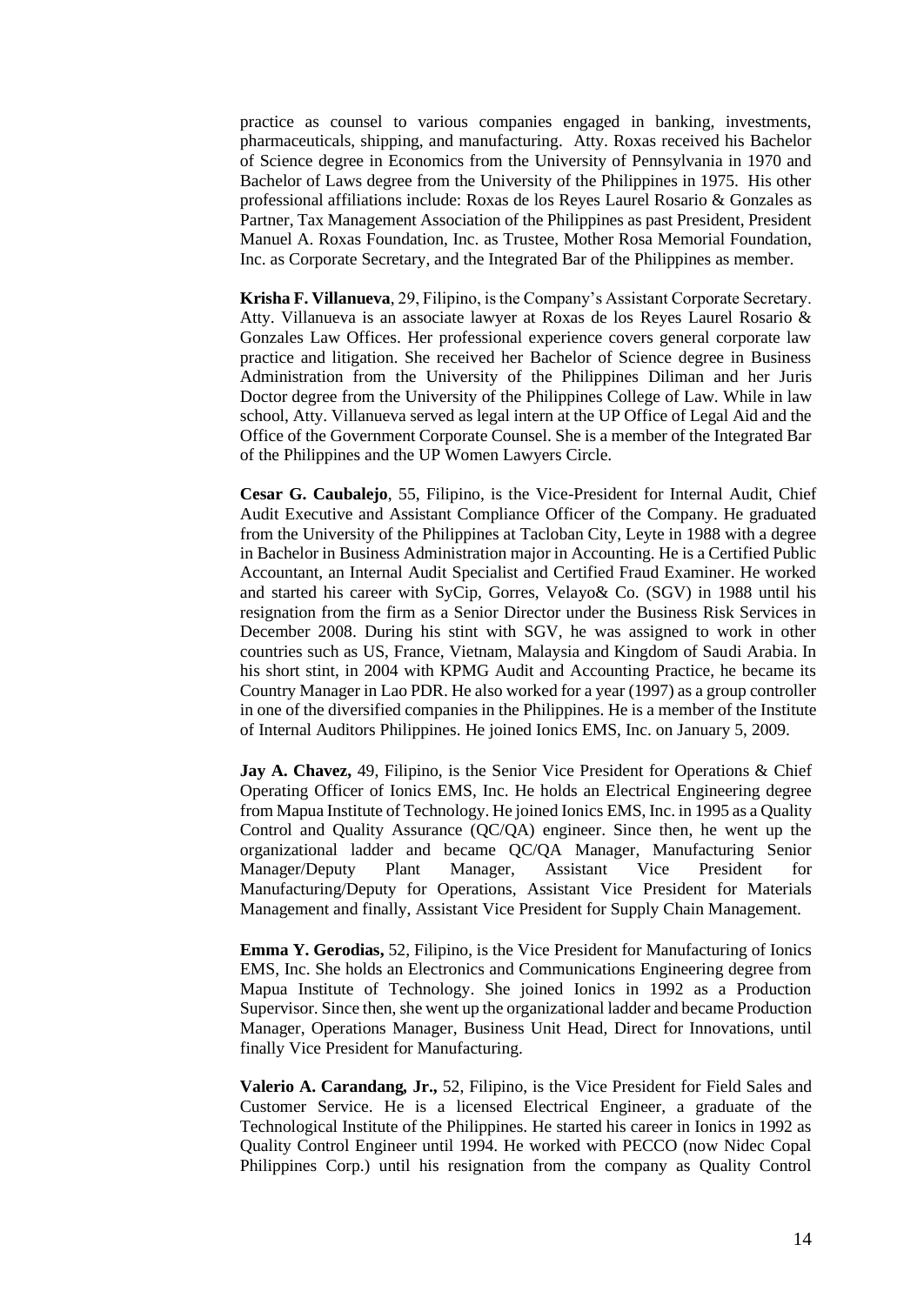Supervisor. In 1995, he rejoined Ionics as its Quality Control and Quality Assurance Head. He later became Engineering Manager, Manufacturing Manager, Assistant Vice President for Quality and Engineering, and Assistant Vice President for Design and Development Group.

*Jonathan T. Bibal,* 50, Filipino, is the Assistant Vice President for Operations. He holds an Electronics and Communications Degree from the University of Santo Tomas. He joined Ionics in 1994 as a Quality Control and Quality Assurance (QC/QA) engineer. Since then, he went up the organizational ladder and became Assistant QC/QA Manager, Supply Chain Manager, Business Unit Head covering Project Management, Supply Chain and Manufacturing Operations, and Senior Customer Sales and Service Manager.

# **Additional Information on the members of the Board of Directors**

- 1. Messrs. Lawrence C. Qua, Meliton C. Qua, Raymond C. Qua and Ms. Virginia Judy Q. Dy are all related within the second degree of consanguinity. Ms. Judy Qua is the wife of Mr. Lawrence C. Qua.
- 2. No director has transacted with the Company in his/her personal capacity.
- 3. None of the directors has informed the Company that he/she intends to oppose any action to be taken by the Company at the meeting.
- 4. All the members of the Board of Directors and key officers of the Company attended an online Corporate Governance Seminar with the topic "Third-Party Risk Management and Reimagined Workforce" conducted by SGV & Co. on 14 December 2021.

# *(d) Significant Employees*

While all of the employees are valued, none are expected to contribute more significantly than the others to the business of the Company.

*(e) Certain Relationships and Related Transactions* 

The Company has no significant related party transactions with its shareholder, directors, officers, and affiliated companies except as follows:

# 1. Lease Arrangements

The Company leases two factories, Plants V and VI, from its Ultimate Parent Company, Ionics, Inc. The lease agreement began on January 1, 2021 and July 1, 2020 for Plant 5 and 6 and continued up until December 31 and June 30, 2021, respectively. On July 2021, the renewal of lease agreement for Plant 5 was executed for one (1) year until June 30, 2022.

The Company also entered into a lease agreement with IOMNI Precision, Inc., for the lease of an office space with an area of 1,310 square meters from January 16, 2021 to January 15, 2022.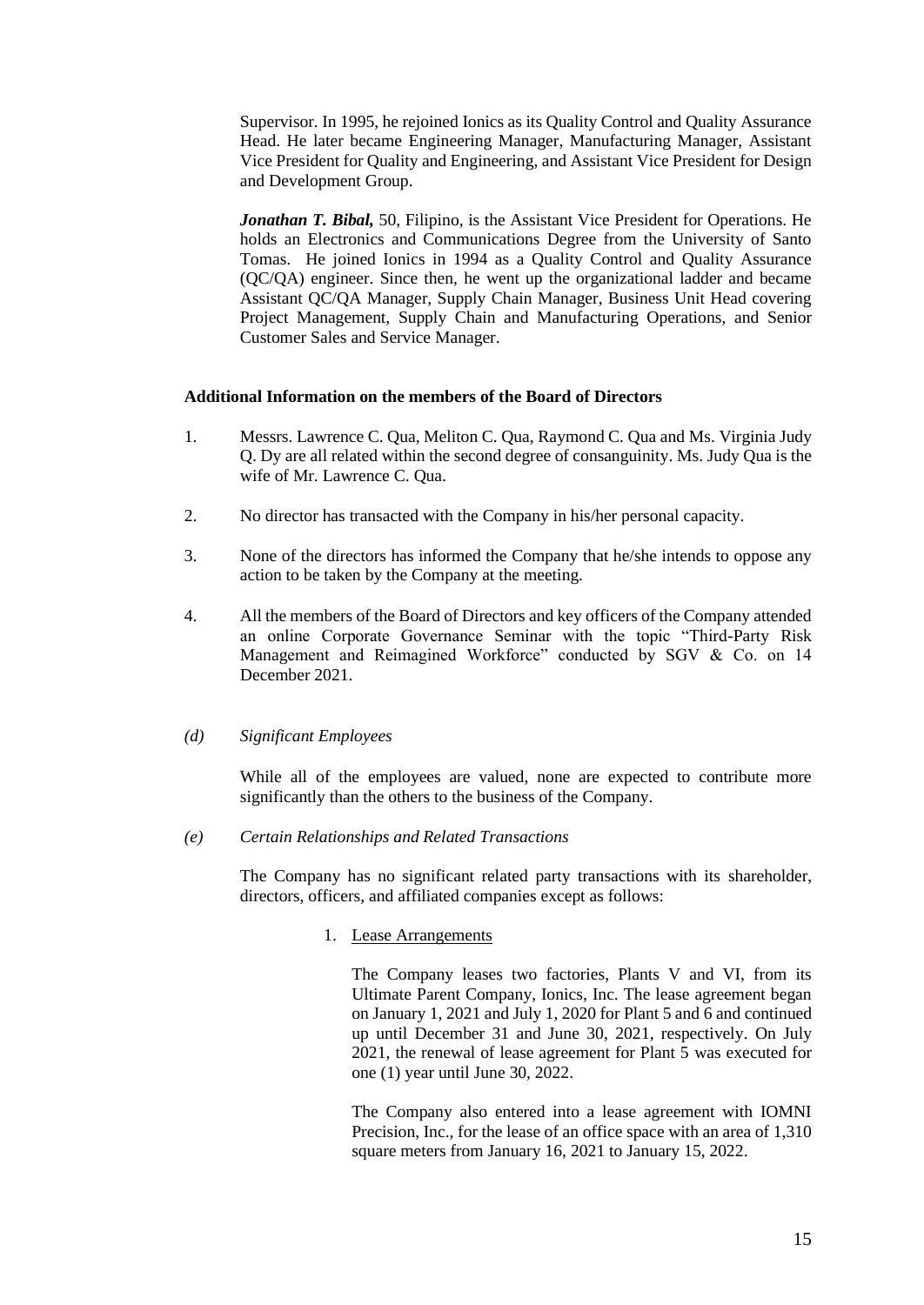The Company also leased another factory, Plant 2, from Ionics Properies Inc. with an area of 3,104 square meters from May 01, 2020 to April 30, 2021. Starting May 01, 2021 to April 30, 2022 the area will increased to 6,634 square meters, subject to the extension or renewal upon mutual agreement of the parties.

2. Legal Services

The Company has a retainer agreement with *Roxas de los Reyes Laurel Rosario & Gonzales Law Offices* where the Corporate Secretary, Manuel R. Roxas and the Assistant Corporate Secretary, Krisha F. Villanueva, are partner and associate lawyer, respectively.

3. Financial Advisors

Investment and Capital Corporation of the Philippines ("ICCP") is retained by the Company as its Financial Advisor. Guillermo D. Luchangco, who has been a director of the Company since 1991, is Chairman and Chief Executive Officer of ICCP.

*(f) Family Relations*

Messrs. Lawrence C. Qua, Meliton C. Qua, Raymond C. Qua and Ms. Virginia Judy Q. Dy, all of whom are directors of the Company, are all related within the second degree of consanguinity.

Mrs. Judy C. Qua, the Company's Vice President for Human Resources, Administration and Training is the spouse of the President/Chairman/Chief Executive Officer, Mr. Lawrence C. Qua. Mr. Lawrence C. Qua is the father of Mr. Earl Lawrence Qua, the Vice President for Business Development of the Company.

# *(g) Involvement in Legal Proceedings*

For a period covering the past five (5) years, none of the directors or executive officers of the Company has been:

- 1. Involved in any bankruptcy petition filed by or against any business of which a director was a general partner or executive officer either at the time of the bankruptcy or within two years to that time.
- 2. Convicted by final judgment in a criminal proceeding, domestic or foreign, or was subject to a criminal proceeding, domestic or foreign, excluding traffic violations and other minor offenses.
- 3. Subject to any order, judgment, or decree, not subsequently reversed, suspended or vacated, of any court of competent jurisdiction, domestic or foreign, permanently or temporarily enjoining, barring, suspending or otherwise limiting his involvement in any type of business, securities, commodities or banking services.
- 4. Found by a domestic or foreign court of competent jurisdiction (in a civil action), the Commission or comparable foreign body, or a domestic or foreign exchange or electronic marketplace or self-regulatory organization, to have violated a securities or commodities law or regulation, and the judgment has not been reversed, suspended or vacated.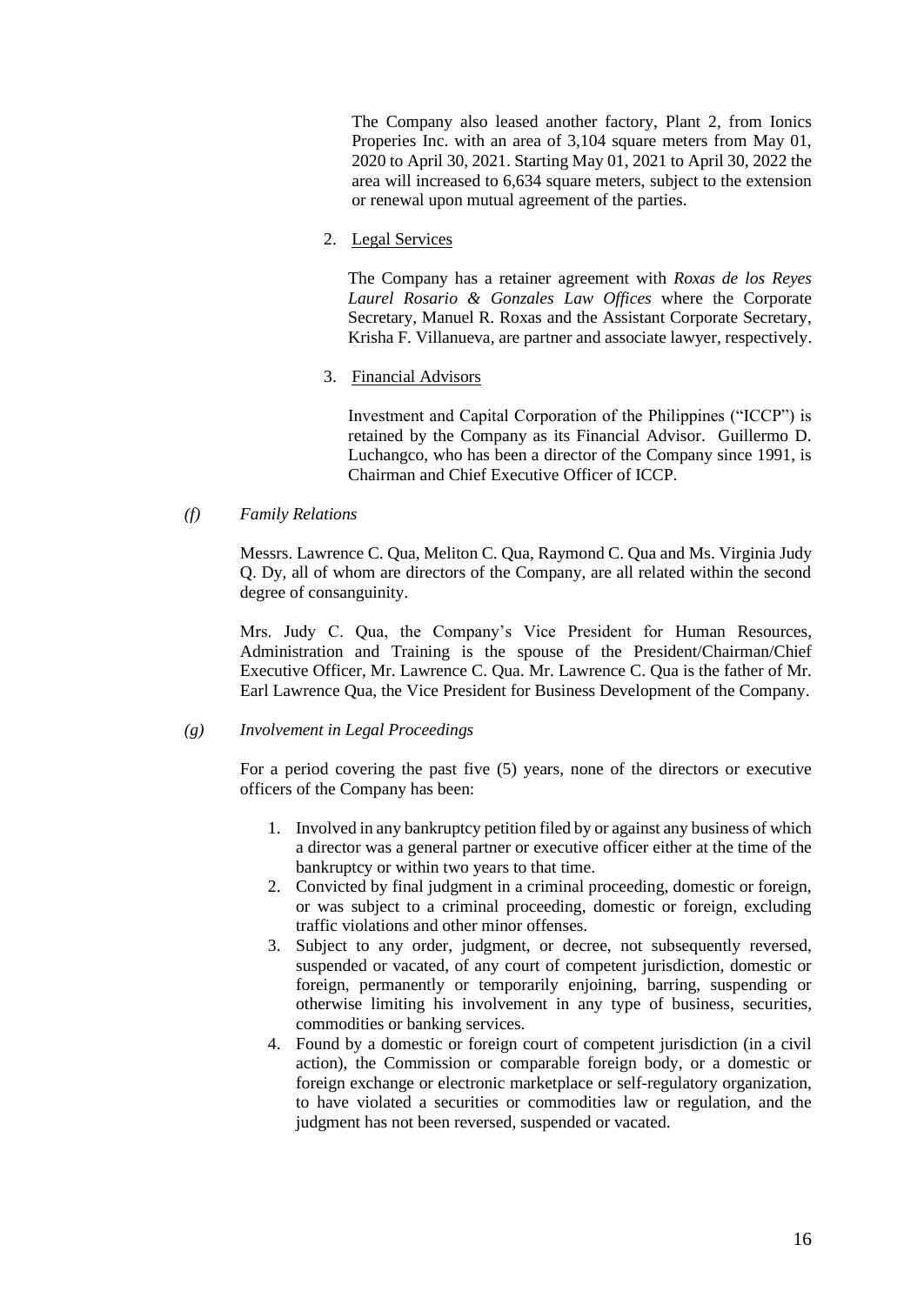### **Item 6. Compensation of Directors and Executive Officers**

# *(a) Summary Compensation Table*

The following table summarizes the compensation of the five highest paid executive officers of Ionics EMS, Inc. and the aggregate compensation of all officers and directors as a group for the last two completed calendar years, and the estimated aggregate compensation of the said officers and directors for the present calendar year.

|                                                                                       | Year               | <b>Salary</b> | Others <sup>*</sup> |
|---------------------------------------------------------------------------------------|--------------------|---------------|---------------------|
| Executive Officer and Four (4) most<br>highly<br>compensated<br>executive<br>officers | 2022<br>(estimate) | \$542,774     | \$75,000            |
|                                                                                       | 2021               | 493,431       | 75,000              |
|                                                                                       | 2020               | 524,042       | 75,000              |
| All officers and directors as a group<br>unnamed                                      | 2022<br>(estimate) | 816,197       | 337,500             |
|                                                                                       | 2021               | 741,997       | 337,500             |
|                                                                                       | 2020               | 788,028       | 337,500             |
| *Others – includes per diem of directors                                              |                    |               |                     |

The following are the five (5) most highly compensated executive officers of Ionics EMS, Inc. (i.e. on a consolidated basis):

- 1. Mr. Lawrence C. Qua. is the Chairman of the Board of Directors, the Chief Executive Officer and the President of the Company.
- 2. Mr. Raymond Ma. C. Qua is the Senior Vice President and Treasurer.
- 3. Mr. Earl Lawrence S. Qua is the Vice President for Business Development.
- 4. Mr. Jay Chavez is the Senior Vice President for Operations and Chief Operating Officer.
- 5. Mr. Ronan Andrade is the Vice President for Finance and Chief Risk **Officer**

# *(b) Standard Arrangements*

Directors who are not officers of the Corporation are entitled to a per diem of Nine Thousand Three Hundred Seventy Five Dollars (US\$9,375.00) per meeting attended.

The Chairman of the Board who is also the Chief Executive Officer of both Ionics, Inc. and its subsidiary, Ionics EMS, receives compensation on a monthly basis. All other executive officers receive monthly compensation.

*(c) Employment contract or compensatory plan or arrangement*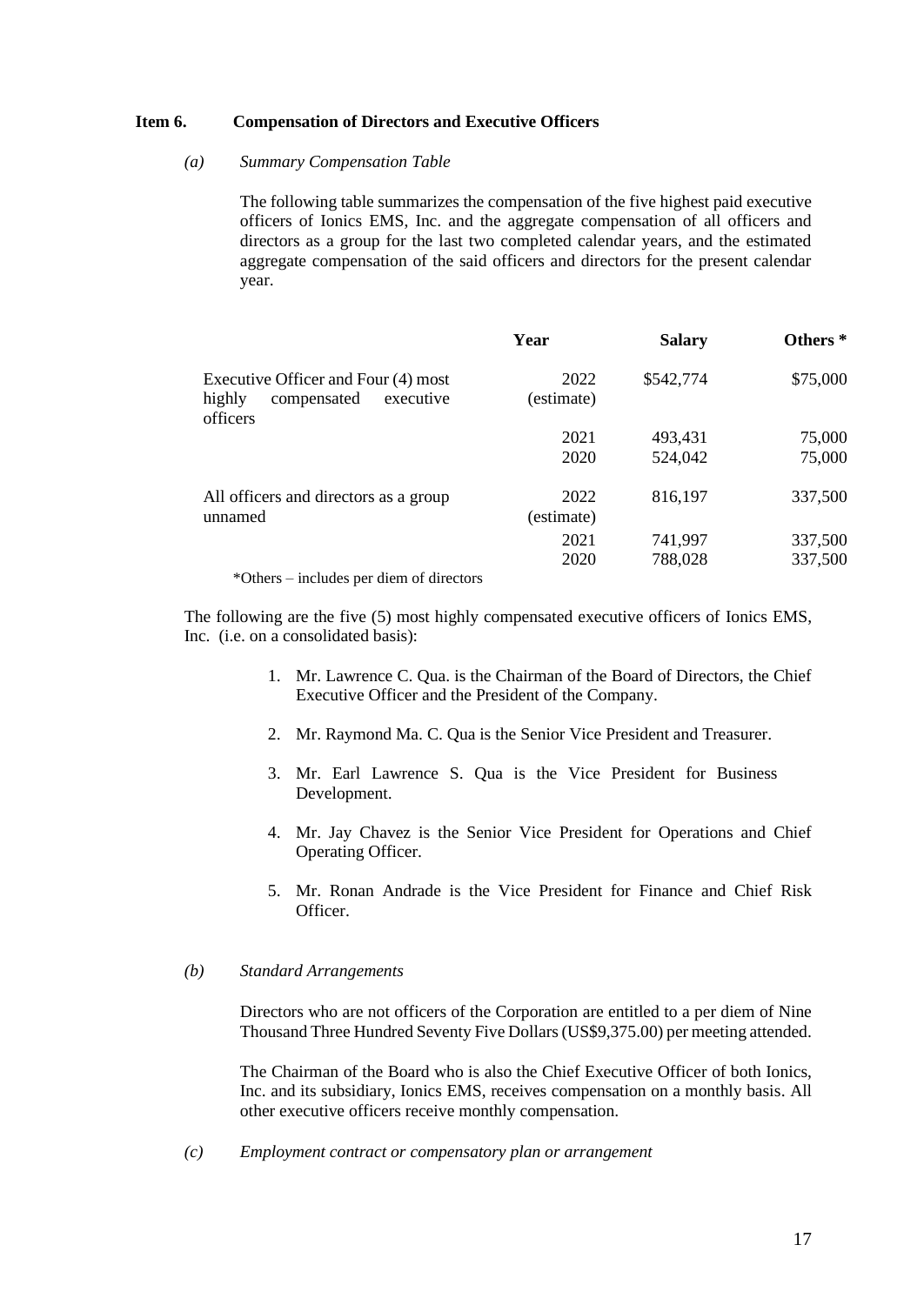As of 31 March 2022, no executive officer of the Company is under employment contract.

# **Item 7. Independent Public Accountants**

The auditing firm of Sycip Gorres Velayo  $\&$  Co. ("SGV") is the external auditor of the Company. Representatives of SGV are expected to be present at the meeting and will have the opportunity to respond to appropriate questions and to make a statement if they desire. The auditing partner in charge of the accounts of the Company for the fiscal year ended 31 December 2021, Ms. Dhonabee B. Seneres, was appointed in 2016.

Under the Revised Rule 68 of the Securities Regulation Code, the external auditor shall comply with the provisions on the long association of personnel including partner rotation with an audit client as prescribed in the Code of Ethics for Professional Accountants in the Philippines adopted by Board of Accountants and the Professional Regulation Commission and such other standards as may be adopted by the Securities and Exchange Commission.

There are no changes and no disagreements with, the registrant's accountants on any accounting and financial disclosure during the two most recent fiscal years or any subsequent interim period.

# **Information on Independent Accountant and other Related Matters**

# **External Audit Fees and Services**

- *a.) Audit and Audit-Related Fees*
	- 1**.** Audit fees for 2021 and 2020 amounted to \$93,918 and \$68,500, respectively. The fees are generally based on the complexity of the issues involved, the work to be performed, the special skills required to complete the work, the experience level of the team members and most importantly the ability to provide the auditors' report expressing an opinion on the financial statements of the Company.
	- 2. There are no assurance and related services by the external auditor that are reasonably related to the performance of the audit or review of the financial statements of the Company.
- *b.) Tax Fees* None
- *c.) All Other Fees*

Any additional services that the Company may request will be the subject of a separate written arrangement.

*d.) The Audit Committee's approval policies and procedures for the above services*

The reports of the External Auditor and financial reports prepared by Management are presented to the Audit Committee for consideration. Financial statements duly recommended by the Audit Committee for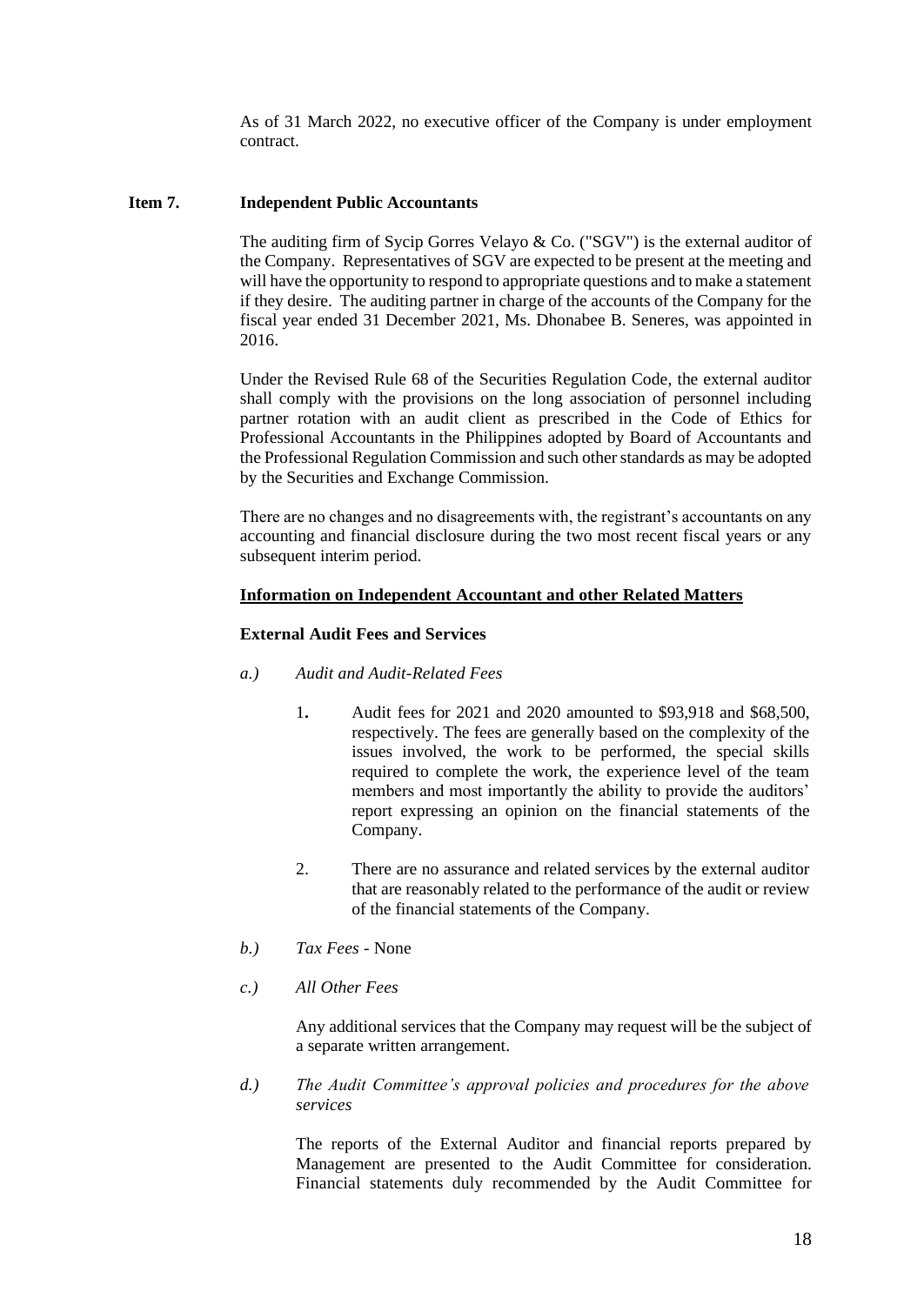approval are still subject to the confirmation of the Board of Directors prior to submission to the respective government regulatory agencies**.**

The members of the Audit Committee are:

| Medel T. Nera       | $\sim$                   | Chairman |
|---------------------|--------------------------|----------|
| Meliton C. Qua      | $\overline{\phantom{0}}$ | Member   |
| Alfredo R. de Borja |                          | Member   |

#### **Item 8. Action with Respect to Reports**

*(a) Approval of the Minutes of the Previous Shareholders' Meeting*

The minutes of the last Annual Shareholders' Meeting held on 21 May 2021 will be submitted for approval of the shareholders. Copies thereof will be made available at [www.ionics-ems.com/agm2022](http://www.ionics-ems.com/agm2022) on or before 27 May 2022 for any shareholder desiring to review the same.

The following were significant matters discussed at the 21 May 2021 Shareholders' Meeting:

- (i) Management Report for Fiscal Year 2020;
- (ii) Ratification of Acts, Proceedings and Resolutions of the Board of Directors and Officers of the Corporation for the Fiscal Year 2020;
- (iii) Election of Directors; and
- (iv) Appointment of External Auditor.

During the previous annual meeting, the stockholders were given the opportunity to send their queries and clarifications on the items in the Agenda from the start of the registration period until 19 May 2021. However, the Company did not receive any questions related to the matters to be discussed in the meeting during the period allotted. In this regard, no information can be disclosed pertaining to questions asked and answers given.

The tabulation of votes was conducted by the Office of the Corporate Secretary. The tabulation was done manually by referring to the voting instructions of the stockholders and proxies and adding them together. The validation of proxies was conducted in the presence of the Assistant Corporate Secretary. The significant matters enumerated above were approved by the stockholders following the voting procedures explained in Item 10 of this Information Statement. The same voting procedures will be followed in this year's Annual Stockholders' Meeting.

The list of directors, officers and stockholders who attended the previous stockholders' meeting is attached to this Information Statement as Annex "B." A summary of the matters discussed, resolutions reached and voting results is recorded in the Minutes of the 2021 Annual Stockholders' Meeting which is posted at [www.ionics-ems.com/agm2022.](http://www.ionics-ems.com/agm2022)

*(b) Management Report and Financial Statements*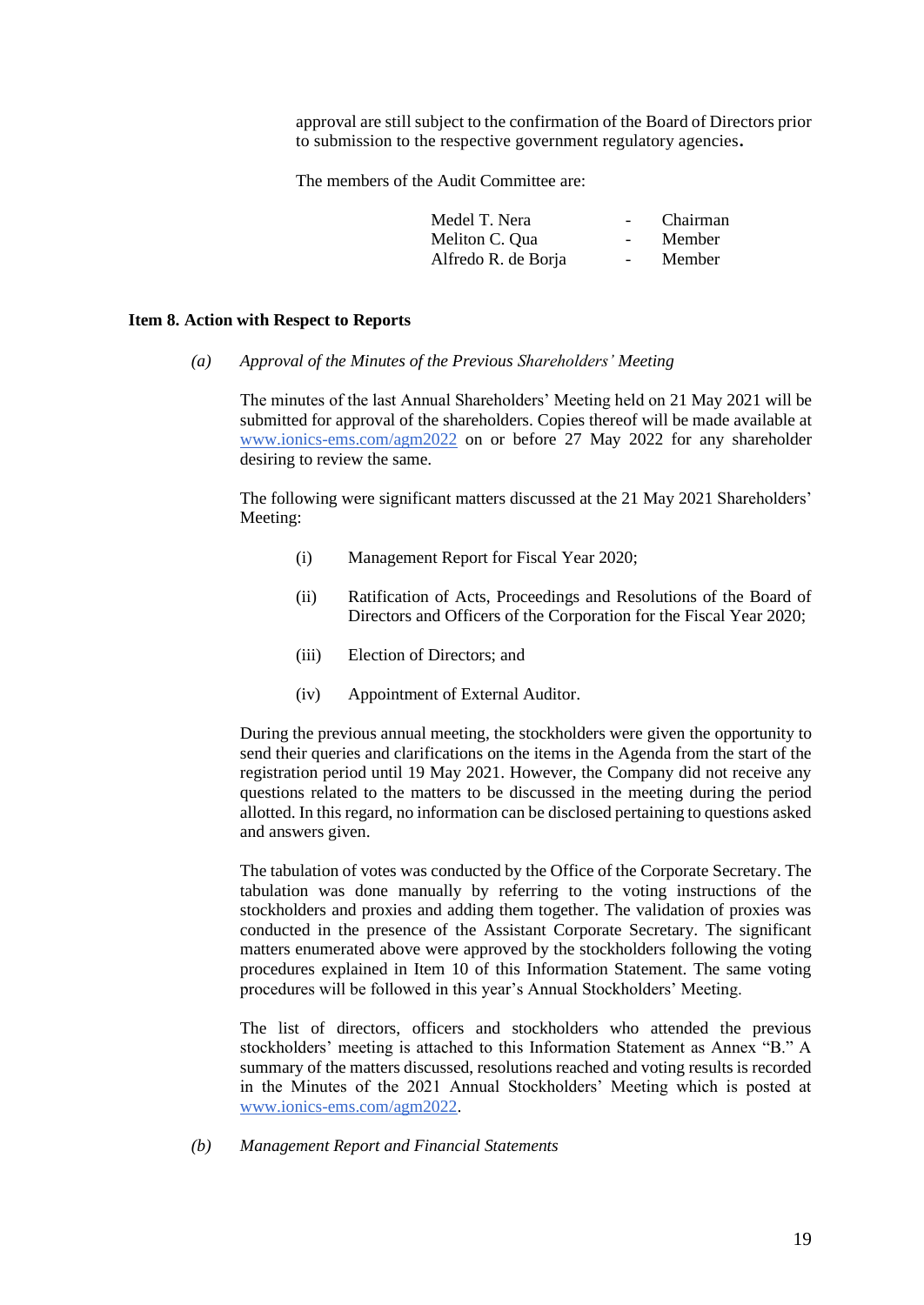Management shall report on the significant business transactions undertaken and the financial targets and achievements for the fiscal year 2021. The Management Report and the audited financial statements for the period ending 31 December 2021 of the Company are reflected in the Company's Annual Report to Shareholders.

# **Item 9. Actions Proposed**

*(a) Ratification of Acts, Resolutions and Investments of the Board of Directors, Executive Committee and Officers of the Company from the date of the last Annual Shareholders' Meeting*

Copies of the minutes of the meetings of the Board of Directors held from the date of the last Annual Shareholders' Meeting on 21 May 2021 until the present meeting will be made available for inspection to any shareholder desiring to review the same. Please direct all such requests to the Corporate Secretary, Atty. Manuel R. Roxas, at the 19/F BDO Plaza, 8737 Paseo de Roxas, Makati City, Metro Manila.

*(b) Election of Directors*

A board of nine (9) directors will be elected at the meeting. The term of office of each director is one (1) year and will continue until the next Annual Meeting of Shareholders or until his or her successor has been elected and qualified.

*(c) Appointment of External Auditor*

The incumbent external auditor of the Company is SGV & Co. Representatives of SGV & Co. are expected to be present at the Annual Shareholders' Meeting and will have the opportunity to make a statement if they desire to do so and to be available to respond to appropriate questions. SGV  $&$  Co. is being recommended for reappointment.

# **Item 10. Voting Procedures**

(a) An affirmative vote by the shareholder representing at least a majority of shareholders present at the meeting shall be sufficient for the approval of the following: (1) Approval of the minutes of the previous Shareholders' Meeting; (2) Management Report and Financial Statements; (3) Ratification of all Acts, Resolutions and Investments of the Board of Directors, Executive Committee and Officers of the Company from the date of the last Annual Shareholders' Meeting; and (4) Appointment of External Auditor.

The nine (9) nominees to the Board of Directors who garner the highest number of votes shall be deemed elected. The shareholder may vote such number of shares for as many persons as there are directors to be elected, or he may cumulate said shares and give one candidate as many votes as the number of directors to be elected, or he may distribute them on the same principle among as many candidates as he shall see fit, provided the total number of votes cast by him shall not exceed the number of shares owned by him multiplied by the number of directors to be elected.

- (b) The manner of voting and counting of votes will be as follows:
	- i. Every shareholder entitled to vote shall have the right to vote the number of shares registered in his name on record as of the close of business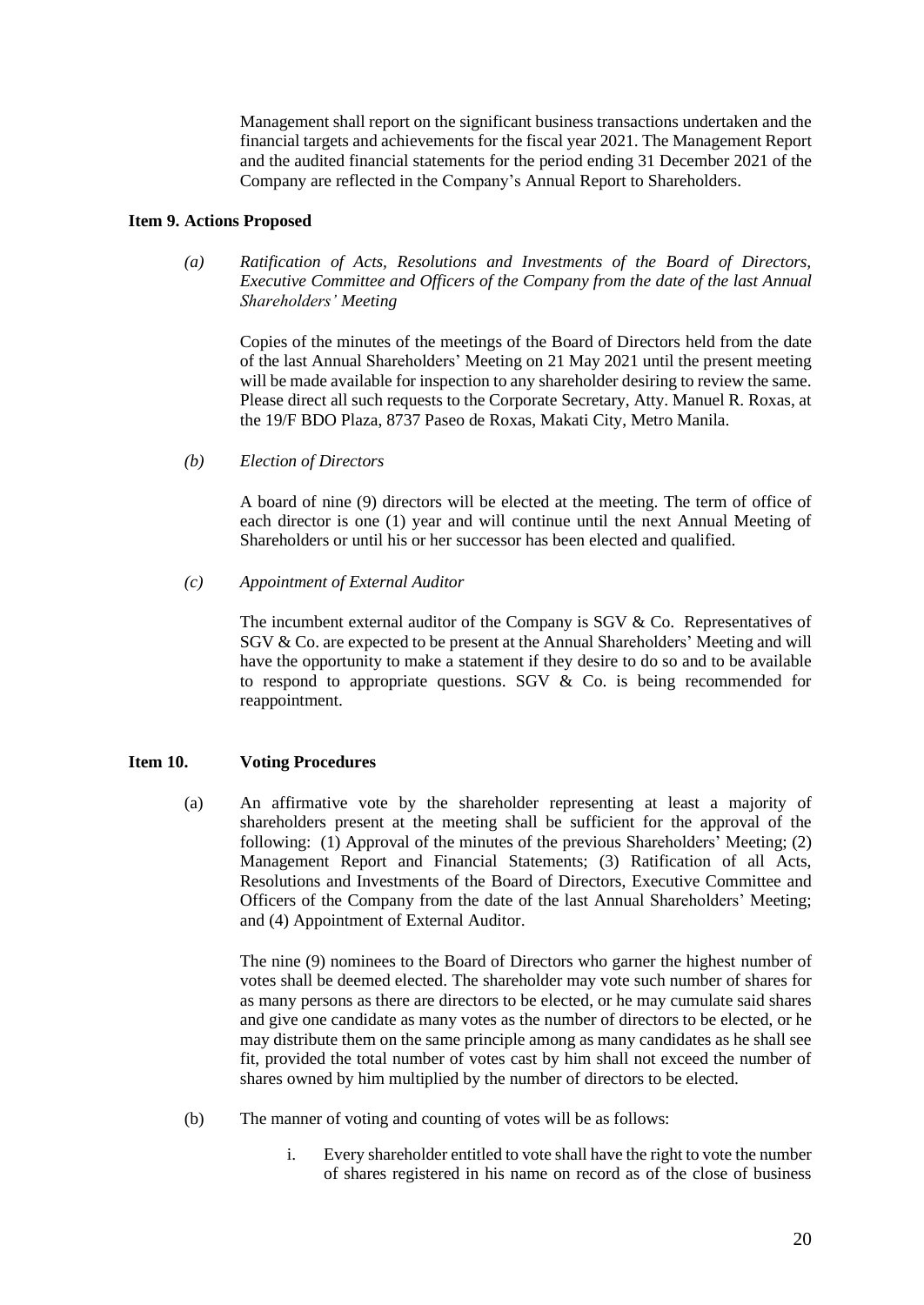hours on 27 May 2022. Any shareholder who cannot attend the meeting may designate his/her authorized representative by submitting a signed proxy form via email to [IonEMS.agm@ionics-ems.com](mailto:IonEMS.agm@ionics-ems.com) no later than the close of business hours on 15 June 2022. Only votes submitted on or before 15 June 2022 shall be honoured for purposes of voting.

The requirements and procedure for voting through remote communication are provided below.

ii. The manner of election and counting of the votes shall be under the supervision of the Corporate Secretary.

# **REQUIREMENTS AND PROCEDURE FOR PARTICIPATION AND VOTING THROUGH REMOTE COMMUNICATION**

- **A. Registration for the 2022 Annual Shareholders' Meeting**
- 1. Shareholders of record as of 27 May 2022 who wish to attend the meeting and vote in absentia should register through the Company's registration portal at [www.ionics](http://www.ionics-ems.com/agm2022)[ems.com/agm2022](http://www.ionics-ems.com/agm2022) on or before Wednesday, 15 June 2022 ("Registration Period").
- 2. Shareholders of record are required to provide the following for validation and verification: a. Individual Shareholders
	- Scanned copy of the front and back portions of the shareholder's valid government-issued photo ID;
	- Valid and active corporate or personal e-mail address; and
	- Valid and active contact number (landline or mobile number).
	- b. Corporate Shareholders
		- Scanned copy of a Secretary's Certificate attesting to the authority of the representative to attend the meeting and vote for and on behalf of the Corporation;
		- Scanned copy of the front and back portions of the valid government-issued photo ID of the corporate shareholder's representative.
		- Valid and active corporate or personal e-mail address of the corporate shareholder's representative; and
		- Valid and active contact number (landline or mobile number) of the corporate shareholder's representative.
	- c. For Shareholders with Joint Accounts
		- In addition to the above requirements for individual shareholders, a scanned copy of an authorization letter signed by all joint shareholders on who among them is authorized to cast the vote for the account.
	- d. For Shareholders represented by Proxy
		- Scanned copy of the front and back portions of the shareholder's valid government-issued photo ID.

Valid government-issued photo IDs include the following: Driver's License, Passport, Unified Multi- Purpose ID, Professional Regulation Commission ID, SSS ID, Pag-Ibig ID, and Senior Citizen ID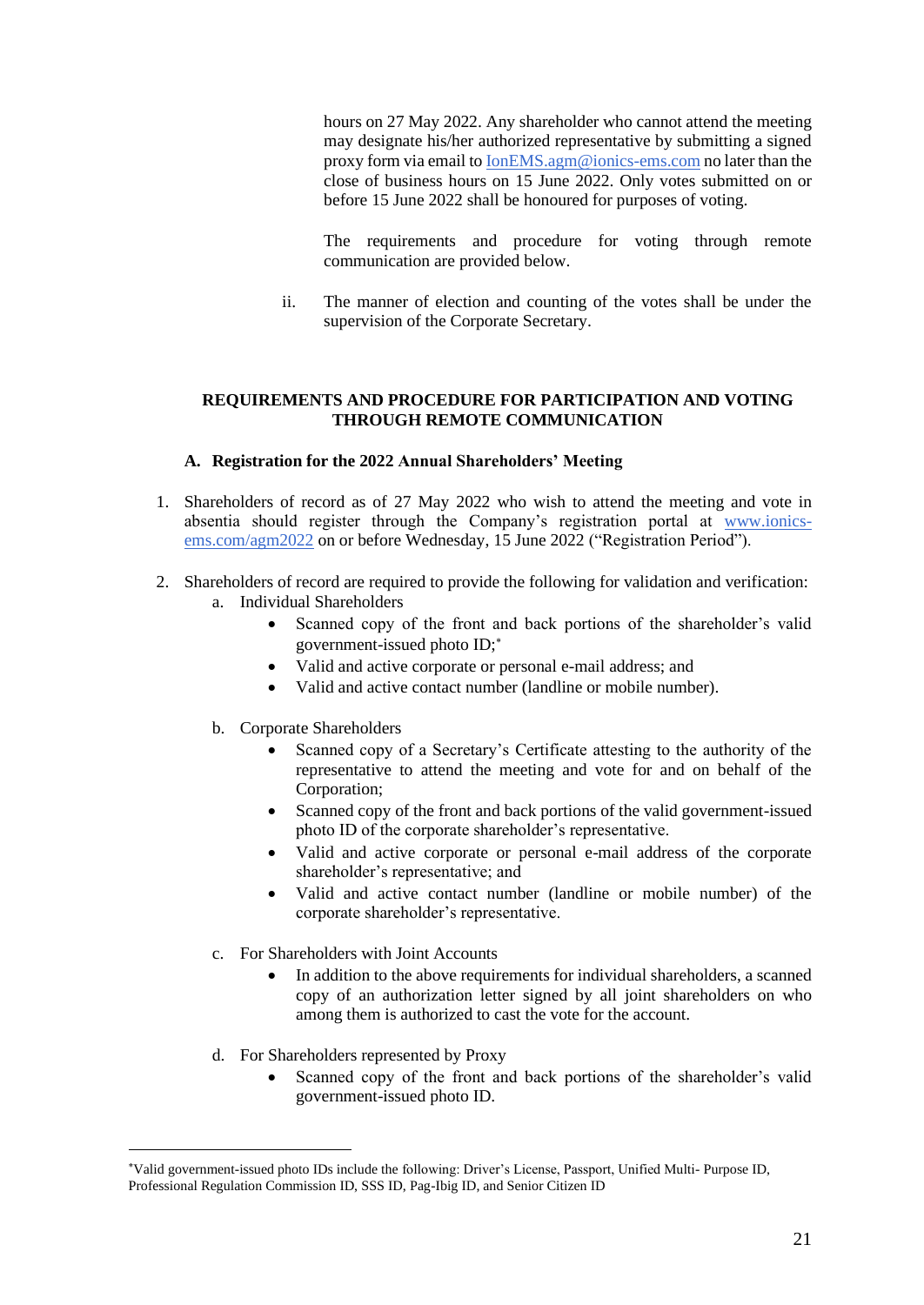- Scanned copy of the Proxy Form or an authorization letter signed by the shareholder, authorizing the Proxy to attend the meeting and cast the vote for the account.
- Valid and active corporate or personal e-mail address of the Proxy; and
- Valid and active contact number (landline or mobile number) of the Proxy.
- e. For Shareholders under Broker Accounts
	- In addition to the above requirements for individual and corporate shareholders, shareholders under broker accounts shall submit a scanned copy of the broker's certification signed by the authorized signatory/ies on the beneficial shareholder's name, account number and number of shares.
	- In case of a corporate shareholder, submit also a scanned copy of the Secretary's Certificate attesting to the authority of the representative to vote for and on behalf of the corporate beneficial shareholder.
- 3. Upon completion of the validation and verification procedure, each registered shareholder will receive an email confirmation which includes the link which the shareholder may use to access the virtual meeting room for the 2022 Annual Shareholders' Meeting and the voting form.
- 4. The voting form shall contain the agenda items reflected on the Notice of the Annual Shareholders' Meeting. Shareholders may vote as follows:
	- a. For items other than the election of directors, registered shareholders have the option to vote "For", "Against", or "Abstain";
	- b. For election of Directors, the system of cumulative voting shall be followed. Each registered shareholder has a number of votes equal to the number of shares he/she owns, times the number of directors to be elected. Under this voting system, the registered shareholder has the option to (i) cast all his/her votes in favor of one (1) nominee, or (ii) distribute those votes among as many nominees as he/she may deem fit;
	- c. Once the registered shareholder has completed voting, he/she can submit his/her votes by sending the voting form to [IonEMS.agm@ionics-ems.com.](mailto:IonEMS.agm@ionics-ems.com) Upon submission, the registered shareholder may no longer change his/her votes.
- 5. The Office of the Corporate Secretary shall tabulate all valid votes cast in absentia and votes cast through proxies. An independent party will validate the voting results, which will be reported by the Corporate Secretary at the meeting. All votes should be submitted no later than 15 June 2022.

# **B. Other Information**

- 1. Only those shareholders who have completed the registration and verification procedure within the Registration period shall be considered in determining the existence of a quorum. All documents (i.e. government-issued ID, authorization letter, Proxy Form, Secretary's Certificate) to be submitted must be in a digital format with a file size no larger than 3 megabytes each;
- 2. The conduct of the 2022 Annual Shareholders' Meeting will be streamed live. In order to be admitted by the host to the virtual meeting room, please join using your full name, turn-on your camera and mute your microphone.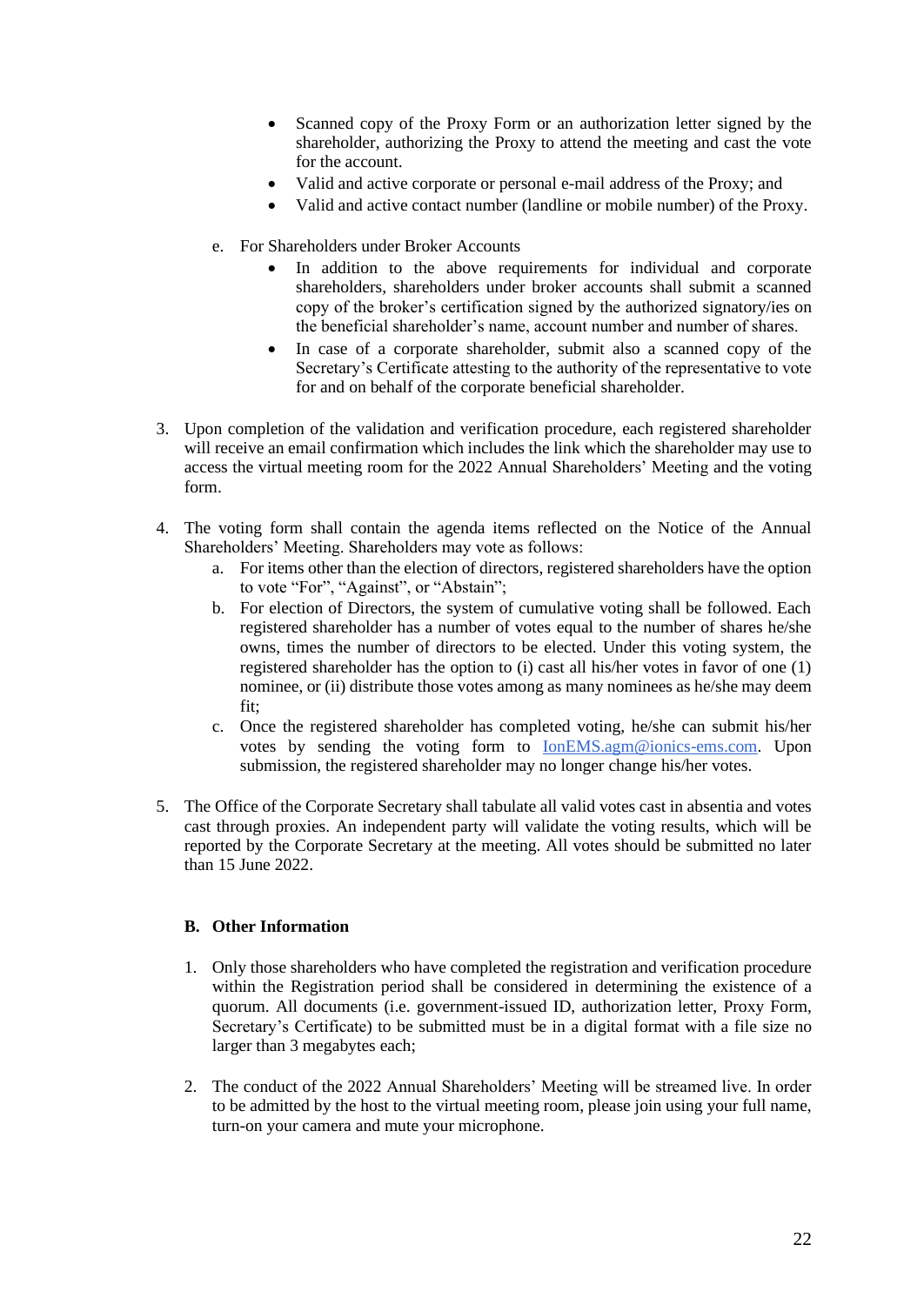- 3. Votes and queries cannot be submitted during the livestream. Registered shareholders may send their queries or comments to [IonEMS.agm@ionics-ems.com](mailto:agm2020@ionics-ems.com) on or before 15 June 2022.
- 4. The proceedings will be recorded in video and audio format.

*The Company undertakes to provide without charge to each shareholder, upon written request by the shareholder, a copy of the Company's Annual Report (SEC Form 17-A), Audited Financial Statements and Quarterly Report (SEC Form 17-Q) for the First Quarter of 2022, which may also be viewed at the Company's official website. Please direct all such requests to the Corporate Secretary, Atty. Manuel R. Roxas, at the 19/F BDO Plaza, 8737 Paseo de Roxas, Makati City, Metro Manila.*

# **SIGNATURE**

After reasonable inquiry and to the best of my knowledge and belief, I certify that the information set forth in this report is true, complete and correct. This report is signed in the City of Makati on May 18, 2022.

IONIC

**MANUEL R. ROXAS** Corporate Secretary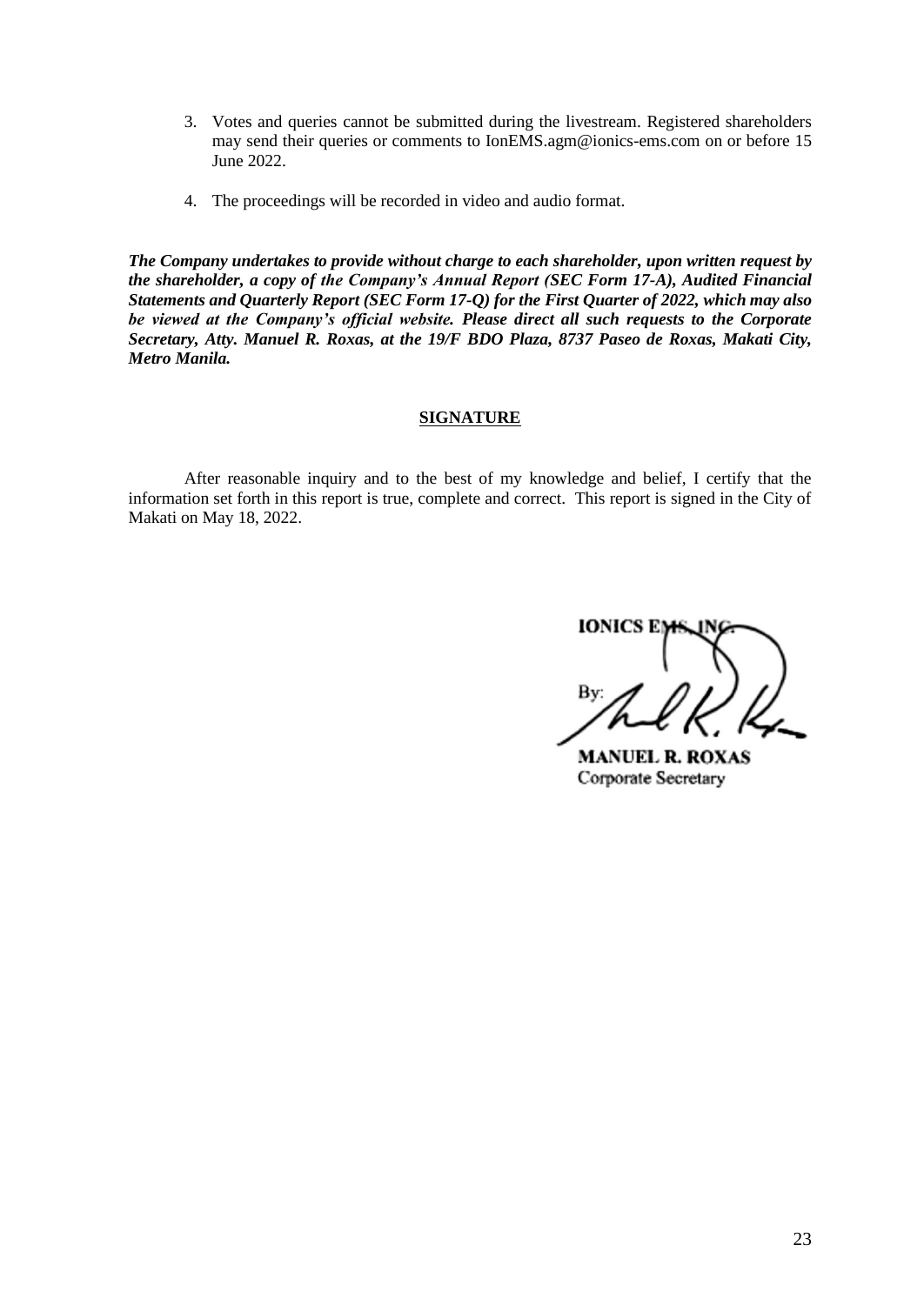# **ANNEX A**

# **AGENDA**

# **DETAILS AND RATIONALE**

#### **1. Call to Order**

The Chairman will formally open the 2022 Annual Shareholders' Meeting of Ionics EMS, Inc. (the "Company").

# **2. Proof of Notice of Meeting**

The Corporate Secretary will certify that the Notice was published in the business section of two (2) newspapers of general circulation for two (2) consecutive days in compliance with the requirements of the SEC.

### **3. Certification of Quorum**

The Corporate Secretary will certify as to the existence of a quorum for a valid transaction of business at the Annual Shareholders' Meeting. The shareholders of record, present in person or by proxy, representing a majority of the outstanding capital stock shall constitute a quorum for the transaction of business.

### **4. Approval of the Minutes of the Previous Meeting**

The minutes of the 2021 Annual Shareholders' Meeting is posted on the Company's website. A resolution approving the minutes will be presented to the shareholders for approval.

#### **5. Management Report for the Fiscal Year 2021**

The President will present to the shareholders the highlights of the Company in 2021.

# **6. Ratification of All Acts, Proceedings and Resolutions of the Board of Directors and Officers of the Corporation from the date of the last Annual Shareholders' Meeting to the present**

The acts, proceedings and resolutions of the Board of Directors and Officers of the Company will be presented to the stockholders for approval and ratification.

# **7. Election of Directors**

The Corporate Secretary will present to the shareholders the nominees for election to the Board of Directors for the year 2022.

#### **8. Appointment of External Auditors**

The appointment of SGV & Co. as the Company's external auditor for the year 2022 will be presented to the shareholders for confirmation and ratification.

## **9. Adjournment**

Upon consideration of all matters included in the Agenda, the Chairman shall declare the meeting adjourned.